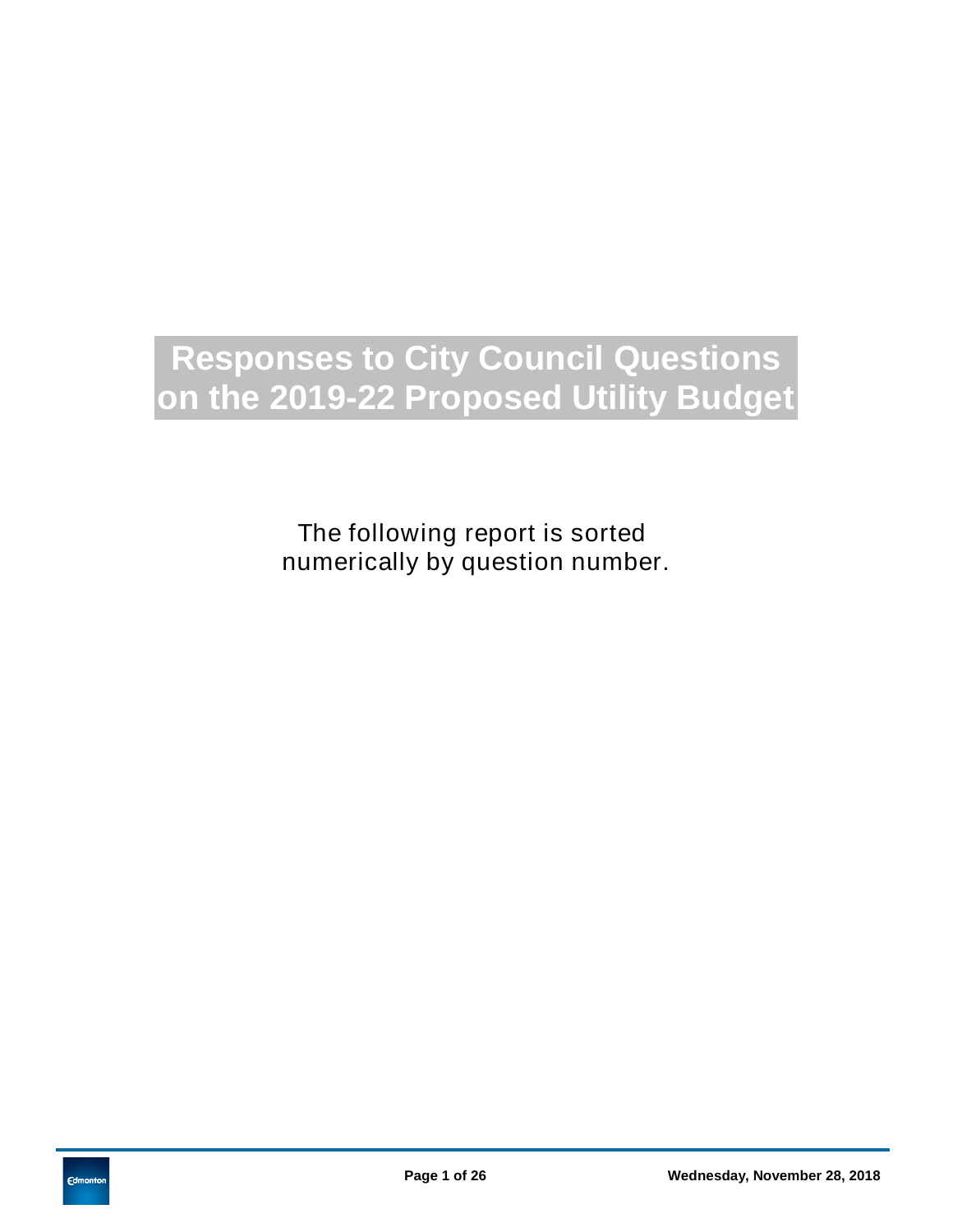**Branch:** Waste Management **Asked By:** Councillor Nickel **Question #:** 19-001U *Services*

# **Budget Page #:**

*For all questions below I would like a 5 year history on each along with a yearly projection for the next four years.*

*Drainage/Sanitary*

*1. Operating costs for the collection/conveyance of wastewater per kilometer of wastewater main.*

2. Total costs for the collection/conveyance of wastewater per kilometer of wastewater main.

*3. Total costs, net of interest on long term debt, for the collection/conveyance of wastewater per kilometer of wastewater main.*

*4. Operating costs for the treatment and disposal of wastewater per megalitre.*

*5. Total costs for the treatment and disposal of wastewater per megalitre.*

*6. Total costs, net of interest on long term debt, for the treatment and disposal of wastewater per megalitre.*

*7. Operating costs for the collection/conveyance, treatment, and disposal of wastewater per megalitre (integrated system).*

*8. Total costs for the collection/conveyance, treatment, and disposal of wastewater per megalitre (integrated system).*

*9. Total costs, net of interest on long term debt, for the collection/conveyance, treatment, and disposal of wastewater per megalitre (integrated system).*

*10. Number of wastewater main backups per 100 kilometers of wastewater main in a year.*

11. Percentage of wastewater estimated to have by-passed treatment.

*12. Operating costs for urban storm water management (collection, treatment, and disposal) per kilometer of drainage system. (Broken down by Wards)*

13. Total costs for urban storm water management (collection, treatment, and disposal) per kilometer of *drainage system.*

14. Total costs, net of interest on long term debt, for urban storm water management (collection, treatment, *and disposal) per kilometer of drainage system.*

### **Question Answer:**

*Response provided by EPCOR:*

*Rates for Water, Wastewater Treatment, Sanitary and Stormwater Collection are not reviewed or approved in the annual City budget process.*

*City Council has established separate and specific procedures for reviewing the rates, governance, policies, and operations of EPCOR's Water, Wastewater Treatment , Sanitary and Stormwater Collection Utilities. More specifically, Bylaw 12294 - EPCOR Edmonton Regulated Utilities Procedures Bylaw* 

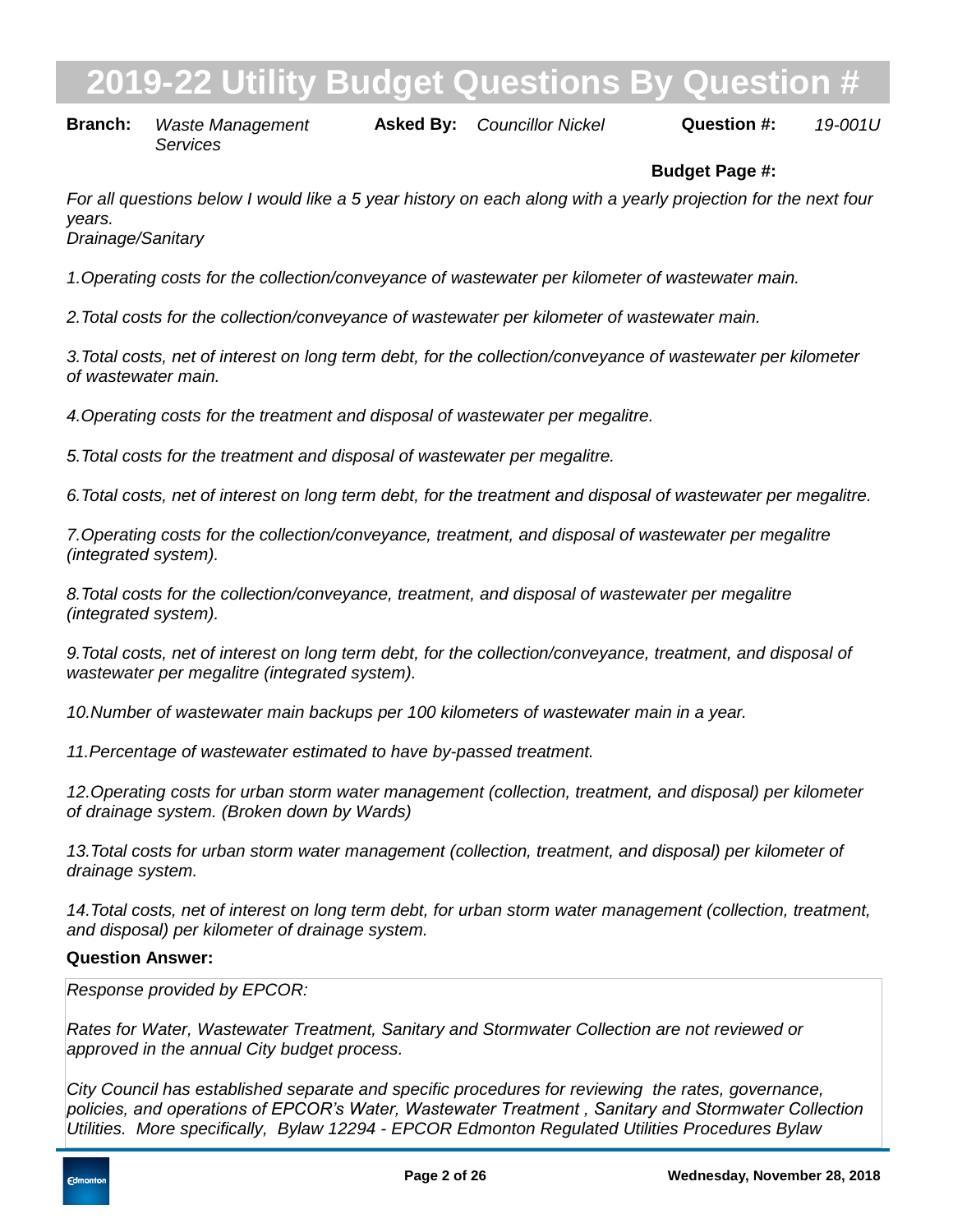*provides a mechanism for Utility Committee to review the operation and performance of EPCOR's Water, Wastewater Treatment , Sanitary and Stormwater Collection Utilities.*

*Rates are set under five-year PBR plans approved by Council. EPCOR provides regular reporting to Council through Utility Committee including annual operational plans and mid-year updates and year end PBR Progress reports.*

 *EPCOR has indicated that much of the data requested for EPCOR's City-regulated businesses is not tracked as a component of the PBR, is not readily available and would require considerable time and effort to assemble. Council, through Utility Committee, could consider requiring EPCOR to track and report this information in the future.*

*In addition to Utility Committee reporting, EPCOR has also reaffirmed that it is always available to work with Councillor offices to address constituent questions and concerns, and to respond to specific information requests from Councillors, particularly where there are community impacts from our operations.*

**Branch:** Waste Management **Asked By:** Councillor Nickel **Question #:** 19-002U *Services*

**Budget Page #:**

*For all questions below I would like a 5 year history on each along with a yearly projection for the next four years.*

*Storm Water*

*1. Operating costs for urban storm water management (collection, treatment, and disposal) per kilometer of drainage system.*

2. Total costs for urban storm water management (collection, treatment, and disposal) per kilometer of *drainage system.*

*3. Total costs, net of interest on long term debt, for urban storm water management (collection, treatment and disposal) per kilometer of drainage system.*

### **Question Answer:**

*EPCOR has been notified of this request for information. Please refer to 19-001U.*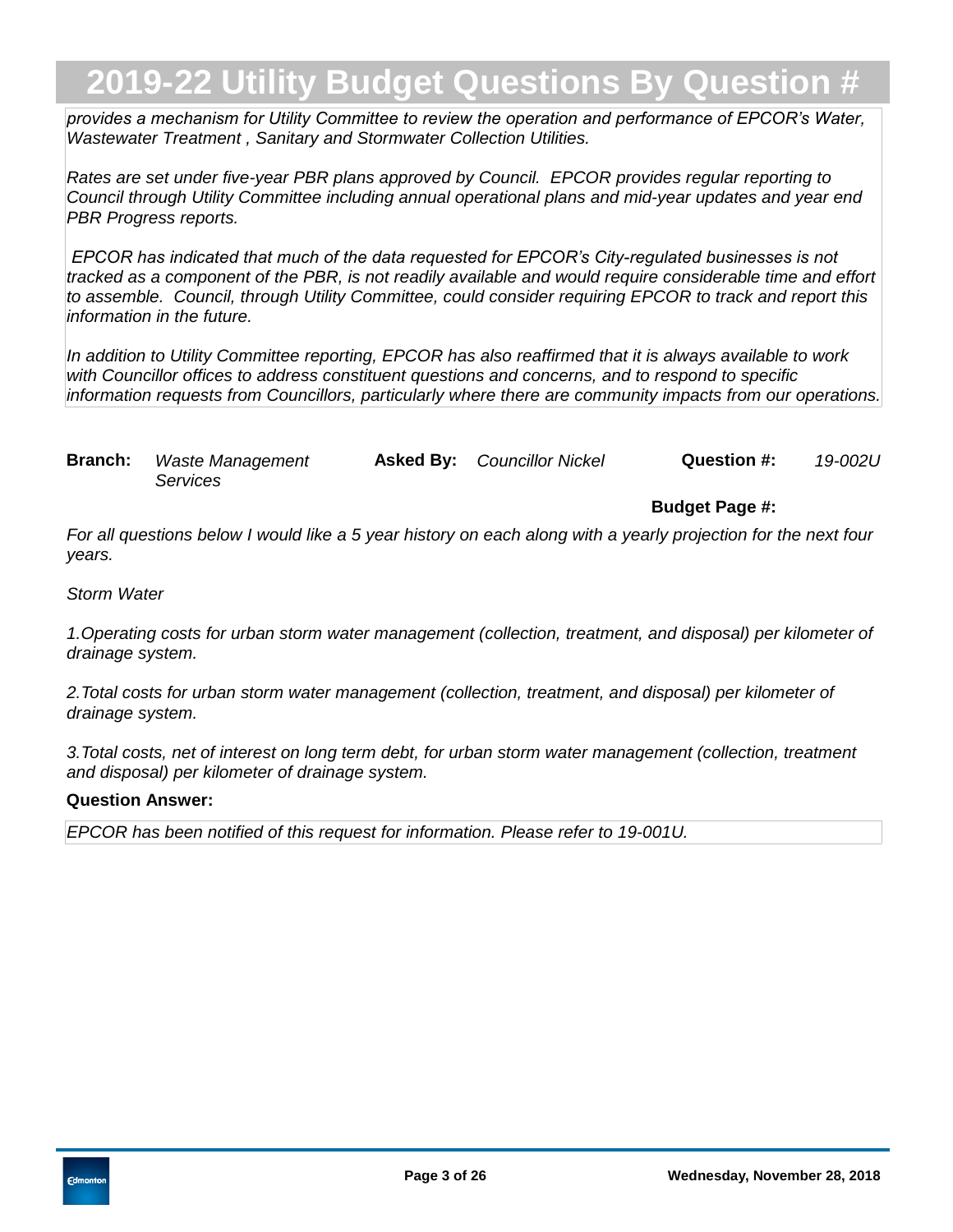# **2019-22 Interpollity Budget Question**

**Branch:** Waste Management *Services*

**Asked By:**

*Councillor Nickel 19-003U*

# **Budget Page #:**

*For all questions below I would like a 5 year history on each along with a yearly projection for the next four years.*

*Waste Management*

*Q1) Cost of refuse collection service per household (excluding landfill tax and waste disposal)*

*Q2) Cost of refuse collection service per household (Excluding landfill tax. waste disposal and civil and environmental consultants)*

- *Q3) Net cost of recycling per household*
- *Q4) Tones of domestic waste sent for recycling per household*
- *Q5) Kg of domestic waste sent for recycling per head of population*

*Q6) Cost of recycling per household covered by curbside recycling collections (including civil and environmental consultants)*

- *Q7) Tones of domestic waste recycled per household*
- *Q8) Kg of domestic waste recycled per head of population*
- *Q9) Percentage of households covered by curbside recycling collections*
- *Q10) Percentage of total domestic waste collected which is sent for recycling*
- *Q11) Percentage of household waste collected which is composted*
- *Q12) Percentage recovery of energy from waste collected*
- *Q13) Percentage of total waste collected which is recycled*
- *Q14) Kg of residual waste sent to landfill per annum per household*
- *Q15) Cost of refuse collection service per head of population (Excluding landfill tax & waste disposal)*

*Q16) Cost of refuse collection service per head of population (excluding landfill tax and waste disposal and civil and environmental consultants)*

- *Q17) Total labor costs as a percentage of total expenditure (excluding waste disposal costs)*
- *Q18) Transport cost as a percentage of total expenditure (excluding waste disposal costs)*
- *Q19) Front line labor costs as a percentage of total expenditure (excluding waste disposal costs)*
- *Q20) Central establishment charges as a percentage of total expenditure*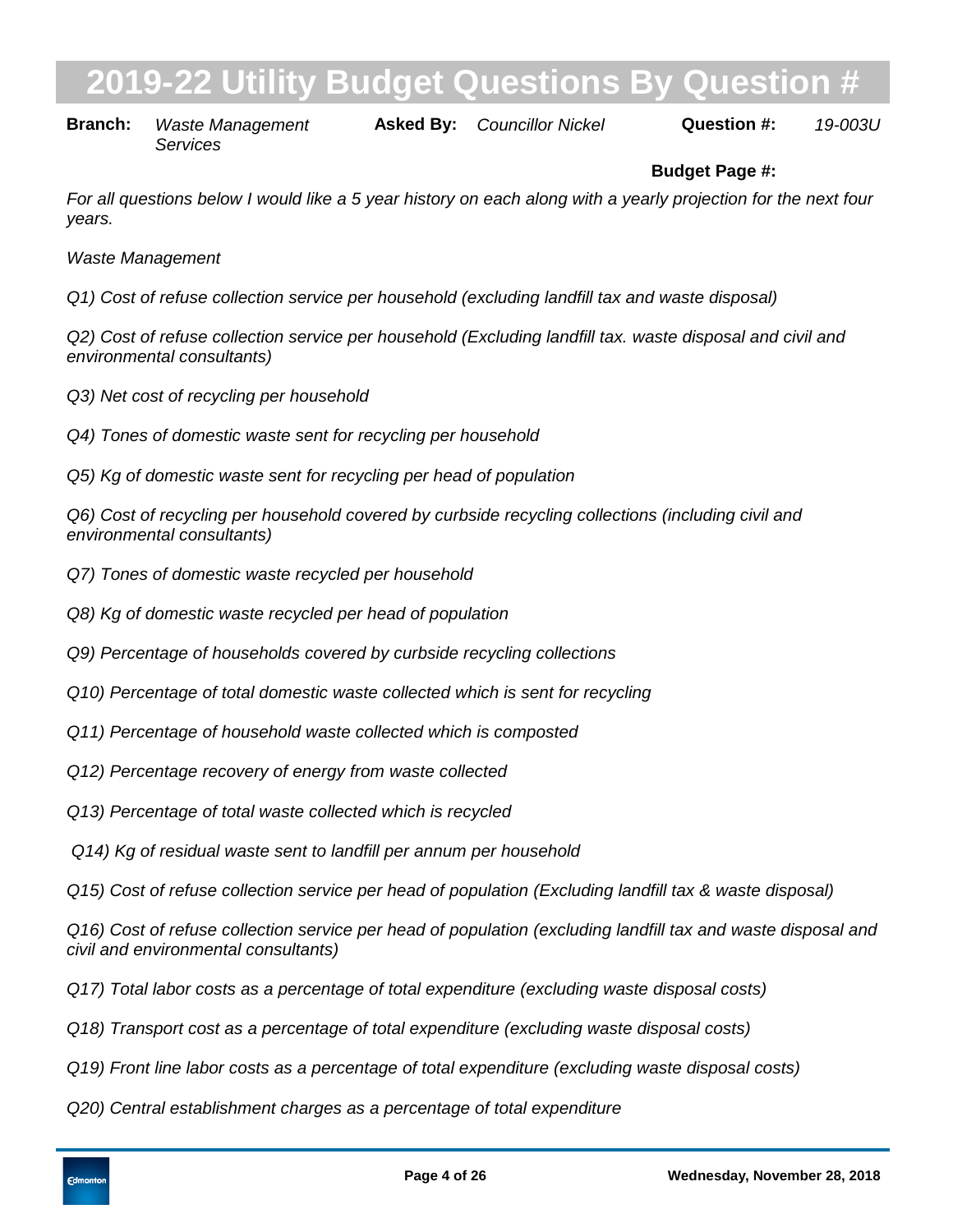- *Q21) Average cost per front line vehicle by vehicle type*
- *Q22) Cost of recycling per tonne (tonnes sent for recycling)*
- *Q23) Cost of recycling per tonne (tonnes actually recycled)*
- *Q24) Trade waste operational recovery ratio*
- *Q25) Cost per household excluding trade waste cost*
- *Q26) Cost of domestic waste disposal per household*
- *Q27) Cost of municipal waste disposal per household*
- *Q28) Costs of any and all quality assurance and consultation processes*
- *Q29) Missed collections per 100,000 collections*
- *Q30) Trade waste contracts (charged) as a percentage of available market*
- *Q31) Number of trade waste agreements for recycling (free or charged)*
- *Q32) Percentage change in trade waste contracts*
- *Q33) Table Average distance in KM to disposal site*
- *Q34) Staffing I. Staff absence (all employees) II. Staff absence – days lost per employee*
- *Q35) Percentage of household waste sent to landfill per annum*
- *Q36) Percentage of municipal waste sent to landfill per annum*
- *Q37) Curbside recycling recovered per property (kgs)*
- *Q38) Percentage of recycled organic waste which constitutes garden waste*
- *Q39) Percentage of recycled organic waste which constitutes food*

#### **Question Answer:**

*The City of Edmonton is committed to using information to drive decision making and the continuous improvement of service delivery. In May 2018, City Council approved the Enterprise Performance Management Policy, C600, to formalize this commitment.* 

*Waste Services continues to gain maturity in its performance measurement and reporting program. This program establishes measures, monitoring and reporting structures, informs performance targets and aims to improve Branch decisions and inform strategy. New key performance indicators have been established and are reflected in section 4.0 of the 2019 Waste Services Rate Filing. Waste Services works closely with its Department and Corporate partners to ensure a mature performance measurement program is in place, and aligns with corporate process.*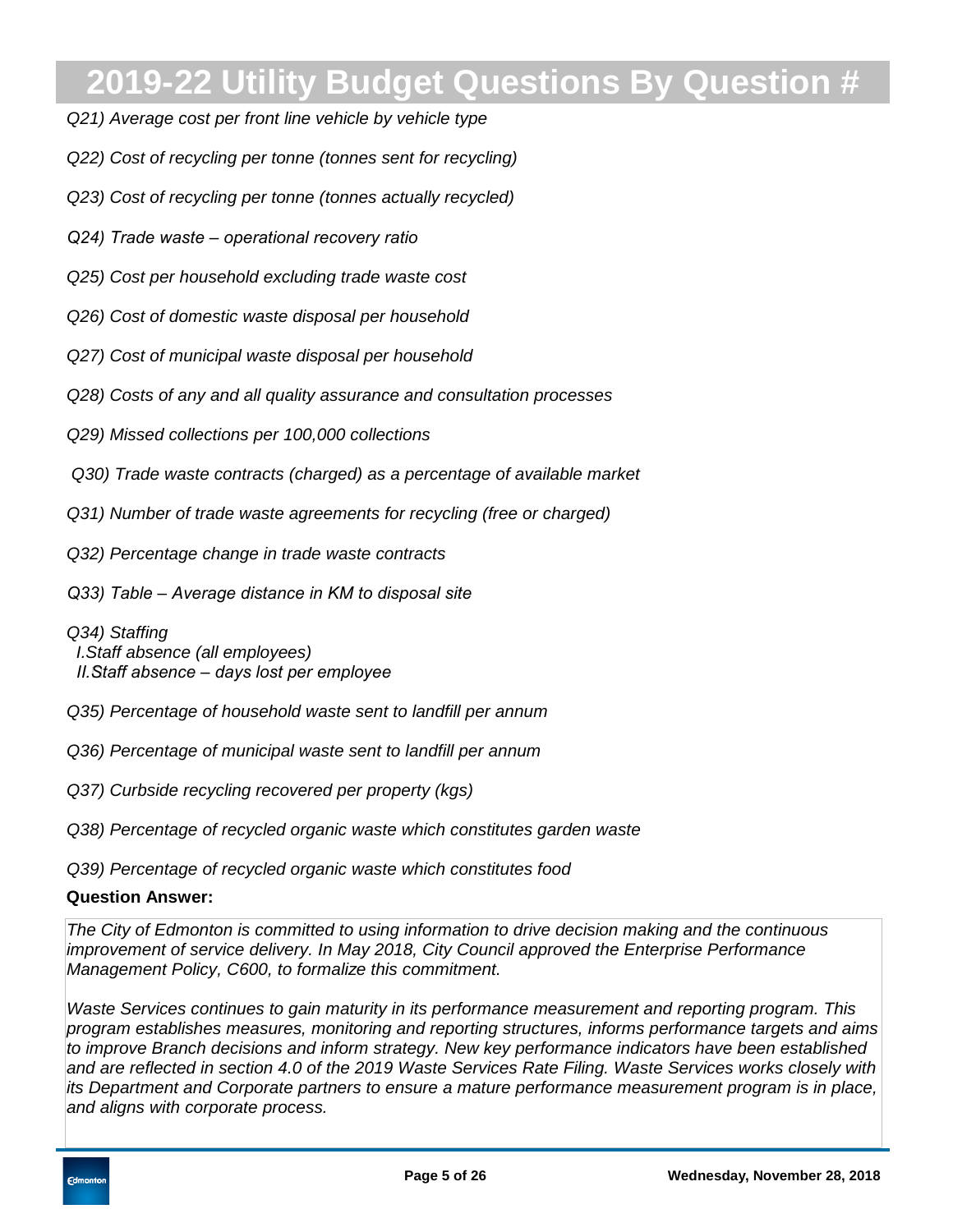*The attached summary table provides a five year history and four year forecast for each measure for which data was available. The "Data / Formula" column clarifies the methodology used to calculate the requested metric*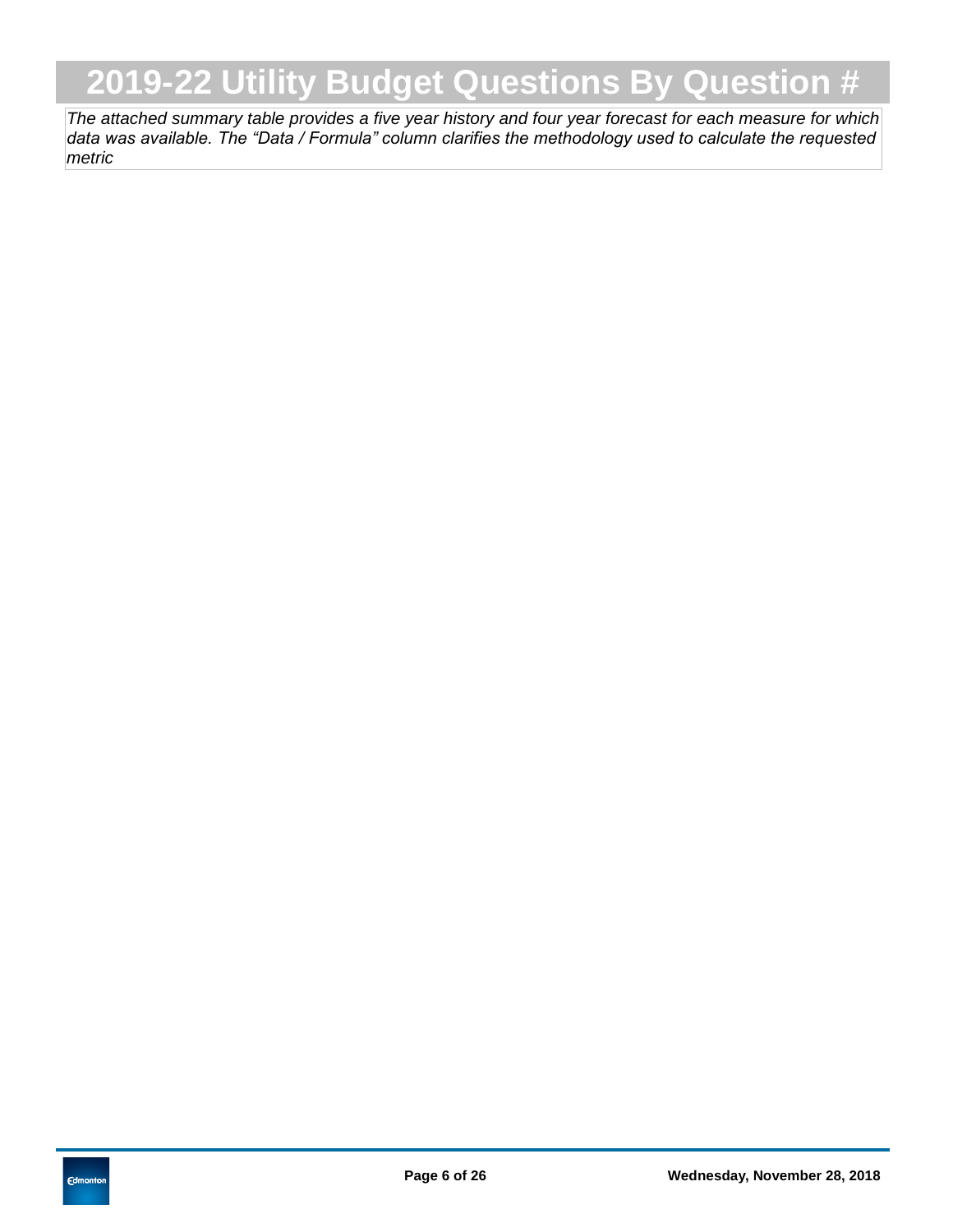| H.                     | Data / Formula Used to Calculate<br><b>KPIs (as requested by Councillor Nickel)</b><br><b>Requested KPI</b>                                            |                                                                                                                                                             | Unit of<br><b>Measurement</b> | <b>Historical</b> |       |             | <b>Current</b><br>Year<br><b>Forecast</b> | <b>Forecast</b> |       |       |             |       |
|------------------------|--------------------------------------------------------------------------------------------------------------------------------------------------------|-------------------------------------------------------------------------------------------------------------------------------------------------------------|-------------------------------|-------------------|-------|-------------|-------------------------------------------|-----------------|-------|-------|-------------|-------|
|                        |                                                                                                                                                        |                                                                                                                                                             |                               | 2014              | 2015  | 2016        | 2017                                      | 2018            | 2019  | 2020  | 2021        | 2022  |
| lo1                    | Cost of refuse collection service per household<br>(excluding landfill tax and waste disposal)                                                         | Direct refuse collection expense / #<br>households                                                                                                          | \$/household                  | \$65              | \$72  | <b>S74</b>  | \$72                                      | <b>S81</b>      | \$80  | \$82  | \$84        | \$84  |
| <b>Q2</b>              | Cost of refuse collection service per household<br>(Excluding landfill tax. waste disposal and civil and<br>environmental consultants)                 | Direct refuse collection expense / #<br>households (no related consultant expense)                                                                          | \$/household                  | <b>\$65</b>       | \$72  | <b>\$74</b> | \$72                                      | <b>S81</b>      | \$80  | \$82  | <b>S84</b>  | \$84  |
| Q <sub>3</sub>         | Net cost of recycling per household                                                                                                                    | (Direct recycling collection cost + Net<br>recycling facility cost) / # housholds                                                                           | \$/household                  | \$54              | \$48  | <b>S45</b>  | \$44                                      | <b>S57</b>      | \$62  | \$66  | <b>S66</b>  | \$67  |
| Q4                     | Tones of domestic waste sent for recycling per<br>household                                                                                            | Total tonnes of waste sent to Materials<br>Recovery Facility / # households                                                                                 | tonne/household               | 0.13              | 0.13  | 0.12        | 0.12                                      | 0.11            | 0.12  | 0.12  | 0.12        | 0.12  |
| $\overline{\text{O5}}$ | Kg of domestic waste sent for recycling per head of<br>population                                                                                      | Total kg of waste sent to Materials Recovery<br>Facility / # population                                                                                     | kg/capita                     | 52.4              | 51.8  | 48.9        | 47.1                                      | 46.0            | 47.8  | 49.3  | 51.5        | 52.5  |
| lo6                    | Cost of recycling per household covered by<br>curbside recycling collections (including civil and<br>environmental consultants)                        | Direct recycling collection expense / #<br>households                                                                                                       | \$/household                  | \$22              | \$20  | <b>\$21</b> | \$22                                      | <b>\$27</b>     | \$25  | \$24  | \$23        | \$22  |
| lo7                    | Tonnes of domestic waste recycled per household                                                                                                        | Tonnes of recyclable waste sent to recyclers /<br># households                                                                                              | tonne/household               | 0.092             | 0.097 | 0.087       | 0.082                                     | 0.069           | 0.087 | 0.089 | 0.092       | 0.094 |
| <b>Q8</b>              | Kg of domestic waste recycled per head of<br>population                                                                                                | KG of recyclable waste sent to recyclers /<br>population                                                                                                    | kg/capita                     | 37.5              | 40.1  | 35.5        | 33.3                                      | 48.0            | 49.0  | 51.0  | 52.0        | 53.0  |
| Q9                     | Percentage of households covered by curbside<br>recycling collections                                                                                  | All households receive recycling collection<br>services                                                                                                     | ж.                            | 100%              | 100%  | 100%        | 100%                                      | 100%            | 100%  | 100%  | 100%        | 100%  |
|                        | Q10 Percentage of total domestic waste collected which<br>is sent for recycling                                                                        | Total residential recycling collected / total<br>residential waste + recycling collected                                                                    | %                             | 14.9%             | 14.8% | 14.1%       | 14.3%                                     | 13.9%           | 15.5% | 16.2% | 17.1%       | 17.9% |
|                        | Q11 Percentage of household waste collected which is<br>composted                                                                                      | Total residential waste sent to Edmonton<br>Compost Facility / total residential waste +<br>recycling collected                                             | ℀                             | 42.2%             | 43.3% | 45.1%       | 24.7%                                     | 26.3%           | 13.1% | 13.0% | 12.9%       | 27.4% |
|                        | Q12 Percentage recovery of energy from waste<br>collected                                                                                              | Total tonnes of residential waste sent to<br>Anaerobic Digestion Facility + Enerkem<br>Biofuels Facility / total residential waste +<br>recycling collected | 吆                             | 0.0%              | 0.0%  | 0.0%        | 0.0%                                      | 3.4%            | 34.8% | 41.4% | 40.5%       | 39.6% |
|                        | 013 Percentage of total waste collected which is<br>recycled                                                                                           | Total recyclable material sent to recycling<br>market / total waste + recycling collected                                                                   | %                             | 14.3%             | 14.0% | 13.4%       | 13.6%                                     | 13.3%           | 14.7% | 15.3% | 16.0%       | 16.7% |
|                        | Q14 Kg of residual waste sent to landfill per annum per<br>household                                                                                   | KG of waste sent from EWMC to landfill / #<br>households                                                                                                    | kg/household/ve               | 875               | 869   | 943         | 946                                       | 976             | 729   | 597   | 574         | 462   |
|                        | Q15 Cost of refuse collection service per head of<br>population (Excluding landfill tax & waste disposal)                                              | Total refuse collection direct expense /<br>population                                                                                                      | \$/capita                     | \$27              | \$30  | <b>\$30</b> | \$29                                      | <b>\$33</b>     | \$33  | \$34  | \$35        | \$35  |
|                        | Q16 Cost of refuse collection service per head of<br>population (excluding landfill tax and waste<br>disposal and civil and environmental consultants) | Total refuse collection direct expense /<br>population (no related consultant expense)                                                                      | cost/capita                   | \$27              | \$30  | <b>\$30</b> | \$29                                      | <b>\$33</b>     | \$33  | \$34  | <b>\$35</b> | \$35  |
|                        | Q17 Total labor costs as a percentage of total<br>expenditure (excluding waste disposal costs)                                                         | Total labour cost / (Total Expense - landfill<br>hauling and disposal cost)                                                                                 | ℀                             | 26.9%             | 27.4% | 29.2%       | 25.9%                                     | 27.2%           | 25.0% | 25.1% | 24.5%       | 24.0% |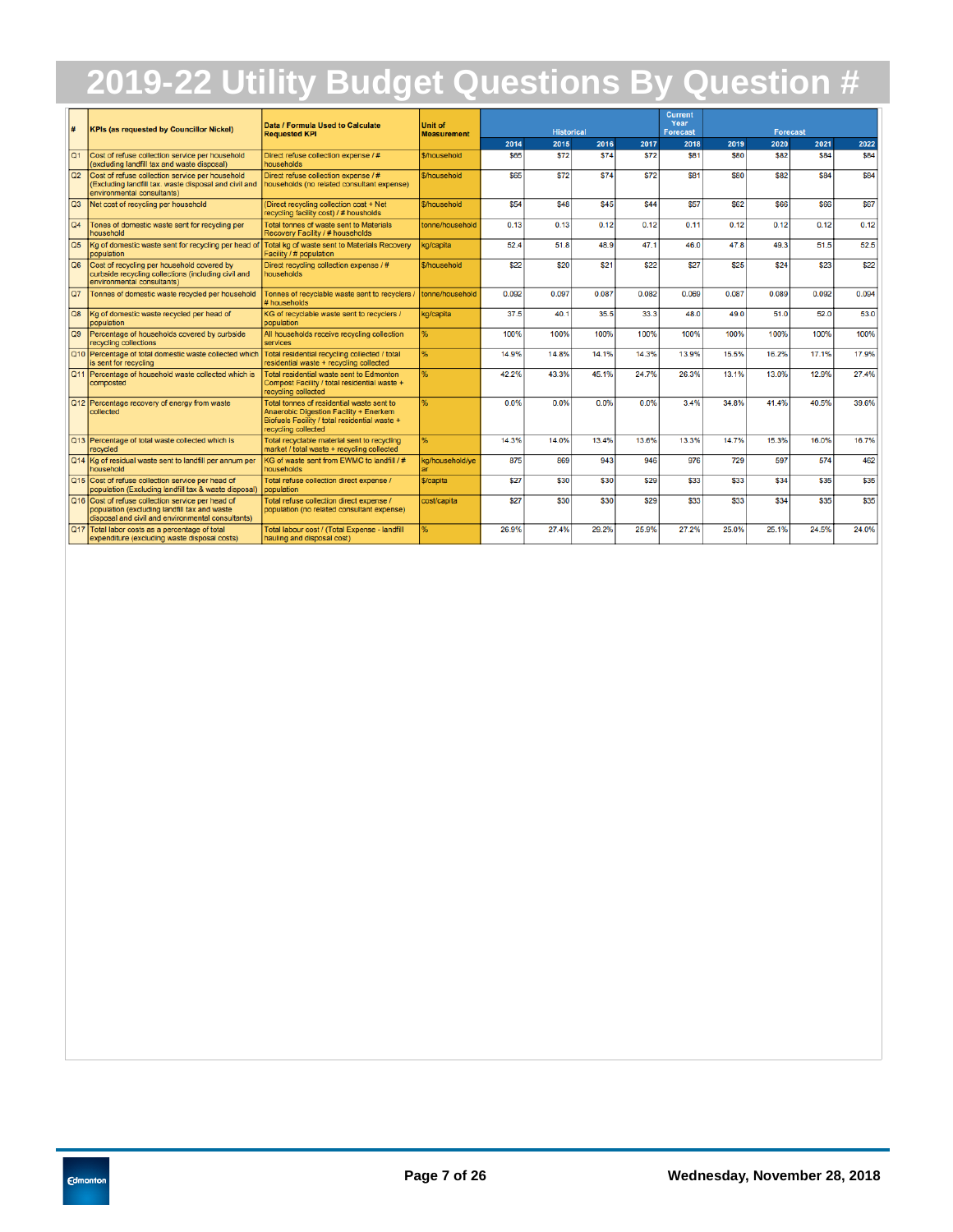| Ħ. | <b>KPIs (as requested by Councillor Nickel)</b>                                                     | Data / Formula Used to Calculate<br><b>Requested KPI</b>                                                                                                                                                           | <b>Unit of</b><br><b>Measurement</b> |              | <b>Historical</b> |                |           | <b>Current</b><br>Year<br><b>Forecast</b> | <b>Forecast</b> |             |                |              |
|----|-----------------------------------------------------------------------------------------------------|--------------------------------------------------------------------------------------------------------------------------------------------------------------------------------------------------------------------|--------------------------------------|--------------|-------------------|----------------|-----------|-------------------------------------------|-----------------|-------------|----------------|--------------|
|    |                                                                                                     |                                                                                                                                                                                                                    |                                      | 2014         | 2015              | 2016           | 2017      | 2018                                      | 2019            | 2020        | 2021           | 2022         |
|    | Q18 Transport cost as a percentage of total expenditure<br>(excluding waste disposal costs)         | Total waste hauling cost / (Total Expense -<br>landfill hauling and disposal cost)                                                                                                                                 |                                      | 5.4%         | 5.3%              | 6.5%           | 5.6%      | 6.4%                                      | 7.0%            | 7.0%        | 6.4%           | 6.0%         |
|    | Q19 Front line labor costs as a percentage of total<br>expenditure (excluding waste disposal costs) | Total operational labour cost / (Total Expense %<br>landfill hauling and disposal cost)                                                                                                                            |                                      | 18.1%        | 18.7%             | 20.0%          | 18.4%     | 21.3%                                     | 21.0%           | 21.1%       | 20.8%          | 20.5%        |
|    | Q20 Central establishment charges as a percentage of<br>total expenditure                           | Shared Services cost / total expenditure                                                                                                                                                                           |                                      | 4.6%         | 5.6%              | 5.5%           | 5.0%      | 5.1%                                      | 4.4%            | 4.4%        | 4.3%           | 4.3%         |
|    | Q21 Average cost per front line vehicle by vehicle type                                             | Average purchase cost for front line vehicles.<br>adiusted for inflation. 2018 base year                                                                                                                           |                                      |              |                   |                |           |                                           |                 |             |                |              |
|    | <b>Tandem collection trucks</b>                                                                     |                                                                                                                                                                                                                    |                                      | \$344,318    | \$347,165         | \$346,126      | \$345,663 | \$344,501                                 | \$351,047       | \$357,717   | \$357,717      | \$357,717    |
|    | Midsize collection trucks (single axle)                                                             |                                                                                                                                                                                                                    |                                      | \$318,770    | \$321,406         | \$320,444      | \$320.015 | \$318,940                                 | \$325.000       | \$331.175   | \$331.175      | \$331.175    |
|    | Front end collection trucks (front bin)                                                             |                                                                                                                                                                                                                    |                                      | \$343.291    | \$346,130         | \$345.093      | \$344,632 | \$343,474                                 | \$350,000       | \$356,650   | \$356,650      | \$356,650    |
|    | Haul Alls (collection truck/trailer)                                                                |                                                                                                                                                                                                                    |                                      | \$237,245    | \$239,207         | \$238,491      | \$238,172 | \$237,372                                 | \$241,882       | \$246,478   | \$246,478      | \$246,478    |
|    | <b>Rear Loaders</b>                                                                                 |                                                                                                                                                                                                                    |                                      | \$234,078    | \$236.014         | \$235,307      | \$234,993 | \$234,203                                 | \$238,653       | \$243.187   | \$243.187      | \$243.187    |
|    | Automated side loaders                                                                              |                                                                                                                                                                                                                    |                                      | \$344,318    | \$347,165         | \$346,126      | \$345,663 | \$344,501                                 | \$351,047       | \$357,717   | \$357,717      | \$357,717    |
|    | <b>Roll-off trucks</b>                                                                              |                                                                                                                                                                                                                    |                                      | \$217,457    | \$219,255         | \$218,599      | \$218,307 | \$217,573                                 | \$221,707       | \$225,919   | \$225,919      | \$225,919    |
|    | Q22 Cost of recycling per tonne (tonnes sent for<br>recycling)                                      | Materials Recovery Facilty gross expense /<br>total inbound recycling tonnes                                                                                                                                       | \$/tonne                             | <b>S145</b>  | \$177             | <b>S183</b>    | \$204     | \$185                                     | \$201           | \$198       | \$188          | <b>\$184</b> |
|    | Q23 Cost of recycling per tonne (tonnes actually<br>recycled)                                       | Materials Recovery Facilty gross expense /<br>total tonnes of recyclable material sent to<br>recyclign market                                                                                                      | \$/tonne                             | <b>S202</b>  | \$229             | <b>\$252</b>   | \$290     | \$302                                     | <b>\$267</b>    | \$262       | \$250          | <b>\$245</b> |
|    | Q24 Trade waste - operational recovery ratio                                                        | Cost recovery ratio of the non-regulated<br>program. The ratio is available from the 2017<br>cost of service study. Non-Reg. cost recovery<br>ration in 2010 was 69.4%                                             |                                      | N/A          | N/A               | N/A            | 86%       | N/A                                       | N/A             | N/A         | N/A            | <b>N/A</b>   |
|    | Q25 Cost per household excluding trade waste cost                                                   | Total expenditure less cost of non-regulated<br>program / # households                                                                                                                                             | \$/household                         | \$410        | \$424             | <b>\$436</b>   | \$491     | \$466                                     | <b>\$477</b>    | \$468       | \$479          | <b>\$478</b> |
|    | Q26 Cost of domestic waste disposal per household                                                   | Waste hauling cost + landfill cost / #<br>households                                                                                                                                                               | \$/household                         | \$54         | \$56              | <b>S64</b>     | \$56      | <b>S51</b>                                | \$45            | <b>\$45</b> | <b>\$40</b>    | \$37         |
|    | Q27 Cost of municipal waste disposal per household                                                  | Waste hauling cost + landfill cost / #<br>households                                                                                                                                                               | <b>S/household</b>                   | \$54         | \$56              | <b>S64</b>     | \$56      | <b>S51</b>                                | \$45            | \$45        | \$40           | \$37         |
|    | Q28 Costs of any and all quality assurance and<br>consultation processes                            | All costs coded as consultant                                                                                                                                                                                      |                                      | \$44,383     | <b>\$81,222</b>   | \$7,167        | \$182,093 | \$215,802                                 | \$216,413       | \$219,647   | \$223,688      | \$227.938    |
|    | Q29 Missed collections per 100,000 collections                                                      | # missed collections per 10,000 households                                                                                                                                                                         | number                               | $\mathbf{3}$ | 2                 | $\overline{2}$ | 2         | 2                                         | $\overline{2}$  | 2           | $\overline{2}$ | 2            |
|    | Q30 Trade waste contracts (charged) as a percentage<br>of available market                          | In 2017 it was estimated that 4.3% of the<br>annual estimated 600,000 tonnes of waste<br>generated by the industrial, commercial and<br>institutional sector is impacted by the City's<br>non-regulated operations |                                      | N/A          | N/A               | N/A            | 4.30% N/A |                                           | N/A             | N/A         | N/A            | N/A          |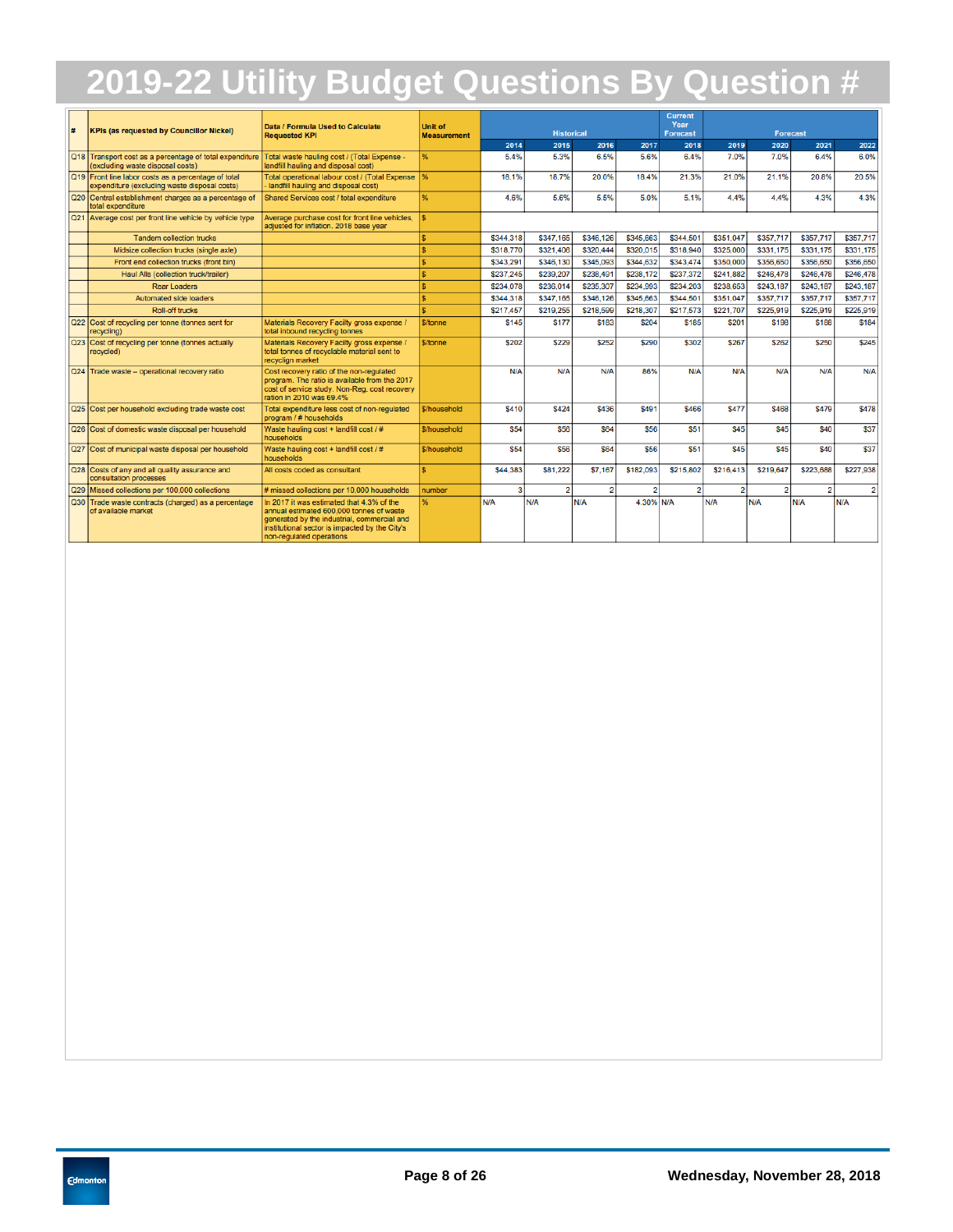| l#         | <b>KPIs (as requested by Councillor Nickel)</b>                                             | Data / Formula Used to Calculate<br><b>Requested KPI</b>                                                                                                                                                                     | <b>Unit of</b><br><b>Measurement</b> |        | <b>Historical</b>                |        |                 | <b>Current</b><br>Year<br><b>Forecast</b> |        | <b>Forecast</b> |        |        |  |
|------------|---------------------------------------------------------------------------------------------|------------------------------------------------------------------------------------------------------------------------------------------------------------------------------------------------------------------------------|--------------------------------------|--------|----------------------------------|--------|-----------------|-------------------------------------------|--------|-----------------|--------|--------|--|
|            |                                                                                             |                                                                                                                                                                                                                              |                                      | 2014   | 2015                             | 2016   | 2017            | 2018                                      | 2019   | 2020            | 2021   | 2022   |  |
| <b>Q31</b> | Number of trade waste agreements for recycling<br>(free or charged)                         | # commercial customers for the Materials<br><b>Recovery Facility</b>                                                                                                                                                         | number                               | 27     | 25                               | 31     | 37              | 39                                        | 39     | 39              | 39     | 39     |  |
|            | Q32 Percentage change in trade waste contracts                                              | Annual % change in # commercial customers<br>for the Materials Recovery Facility                                                                                                                                             | ₩                                    | N/A    | $-7.4%$                          | 24.0%  | 19.4%           | 5.4%                                      | 0.0%   | 0.0%            | 0.0%   | 0.0%   |  |
|            | Q33 Table - Average distance in KM to disposal site<br>(Landfill)                           | <b>Total KM from EWMC to Ryley landfill</b>                                                                                                                                                                                  | km                                   | 90     | 90                               | 90     | 90 <sub>1</sub> | 90                                        | 90     | 90              | 90     | 90     |  |
|            | Q34 Staffing (I.Staff absence (all employees) II. Staff<br>absence - days lost per employee | Total Absence Hours per absence category<br>for all Full / part time, Perm, temp, provisional                                                                                                                                | hours                                |        |                                  |        |                 |                                           |        |                 |        |        |  |
|            | <b>SICK</b>                                                                                 | employees                                                                                                                                                                                                                    |                                      | 23,380 | 25,160                           | 29,820 | 34,740          | 27,760                                    | 33,674 | 34,721          | 34,764 | 35,235 |  |
|            | <b>NCS</b>                                                                                  |                                                                                                                                                                                                                              |                                      | 163    | 138                              | 216    | 168             | 64                                        | 166    | 177             | 182    | 185    |  |
|            | <b>MDL</b>                                                                                  |                                                                                                                                                                                                                              |                                      | 1,470  | 1,480                            | 1,530  | 1,810           | 1,510                                     | 1,569  | 1.596           | 1,614  | 1,658  |  |
|            | <b>LTD</b>                                                                                  |                                                                                                                                                                                                                              |                                      | 150    | 104                              | 431    | 675             | 957                                       | 473    | 540             | 615    | 639    |  |
|            | Sick w/out Pay                                                                              |                                                                                                                                                                                                                              |                                      | 2.100  | 2.270                            | 2.570  | 3.250           | 2.000                                     | 2.440  | 2.506           | 2.553  | 2,561  |  |
|            | <b>TOTAL</b>                                                                                |                                                                                                                                                                                                                              |                                      | 27,263 | 29,152                           | 34,567 | 40,642          | 32.291                                    | 38,321 | 39,540          | 39.728 | 40,279 |  |
|            | Q35 Percentage of household waste sent to landfill per<br>annum                             | Total waste sent from EWMC to landfill / total<br>waste delivered to EWMC                                                                                                                                                    |                                      | 61%    | 63%                              | 58%    | 62%             | 60%                                       | 51%    | 42%             | 41%    | 33%    |  |
|            | Q36 Percentage of municipal waste sent to landfill per<br>annum                             | Total waste sent from EWMC to landfill / total<br>waste delivered to EWMC                                                                                                                                                    |                                      | 61%    | 63%                              | 58%    | 62%             | 60%                                       | 51%    | 42%             | 41%    | 33%    |  |
|            | Q37 Curbside recycling recovered per property (kgs)                                         | Total KG of single unit residential recycling<br>collected / # single unit households                                                                                                                                        | ka/household                         | 166    | 151                              | 146    | 144             | 137                                       | 130    | 137             | 137    | 137    |  |
|            | Q38 Percentage of recycled organic waste which<br>constitutes garden waste                  | This metric is unavailable                                                                                                                                                                                                   |                                      | N/A    |                                  |        |                 |                                           |        |                 |        |        |  |
|            | Q39 Percentage of recycled organic waste which<br>constitutes food                          | In 2015 Waste Services conducted a waste<br>characterisation study. This study found that<br>31.5% of curbside collected waste was food<br>waste, and 27.1% of waste collected in bins (i.<br>e. multi-unit) was food waste. |                                      | N/A    | Curbside - 31 N/A<br>Bin - 27.1% |        |                 | N/A                                       | N/A    | N/A             | N/A    | N/A    |  |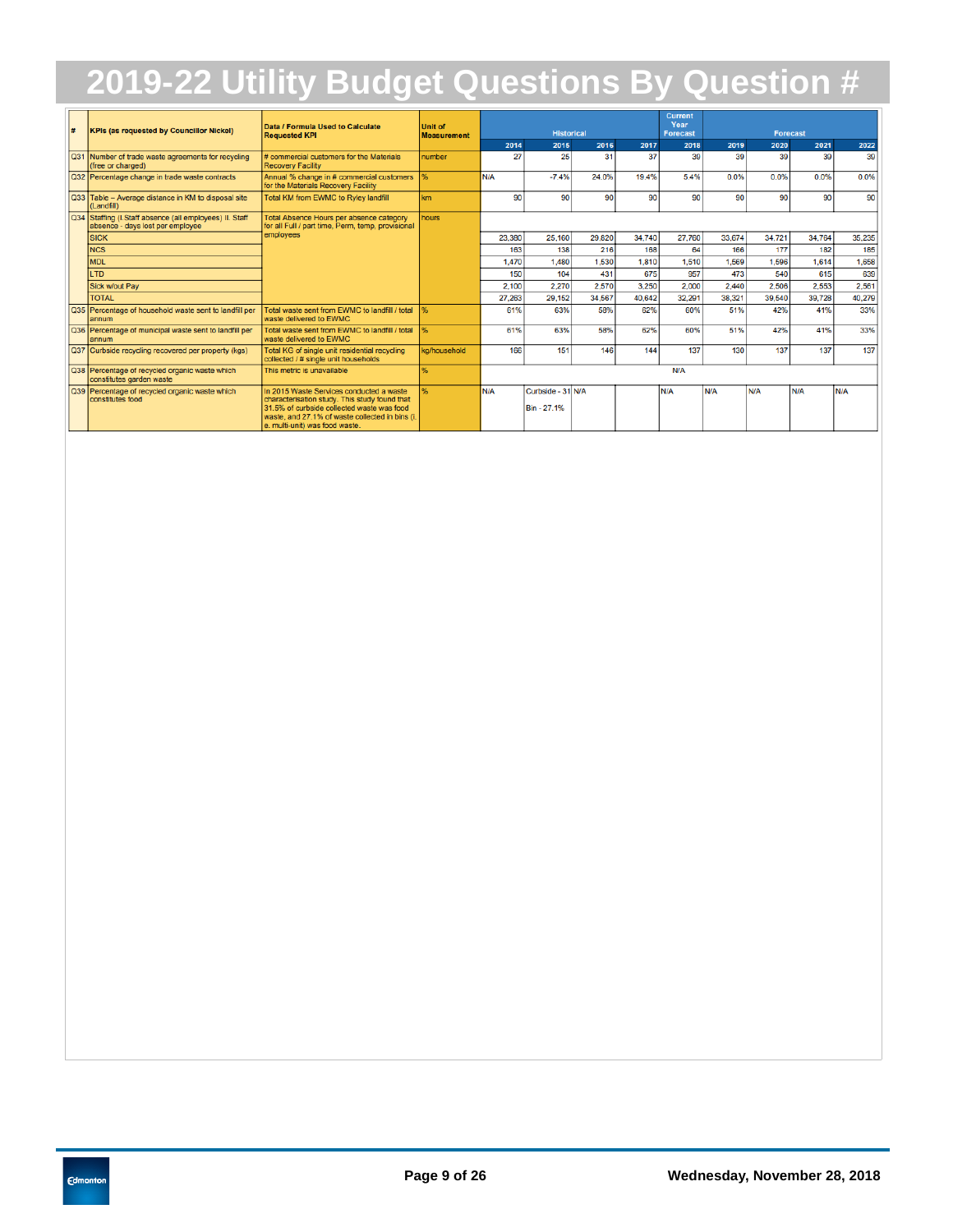**Branch:** Waste Management **Asked By:** Councillor Nickel **Question #:** 19-004U *Services*

# **Budget Page #:**

*For all questions below I would like a 5 year history on each along with a yearly projection for the next four years.*

*Misc. for EPCOR*

*Q1) Please advise as to the average cost of installation for a full set of traffic lights*

*Q2) Please advise as to the average cost of installation of a fire hydrant.*

*Q2) Please provide the following: I. Annual labor cost per job category II. Average cost per job category III. Average labor hours per job category IV. Average number of days each work order is past due V. Average number of labor hours to complete a maintenance task VI. Average response time to fix breaks VII. Crew productivity ratios VIII. Equipment failure rate* IX. Equipment unavailability, hours per year - Planned maintenance *X. Equipment unavailability, hours per year - Sustained fault XI. Equipment unavailability, hours per year - Temporary fault XII. Equipment unavailability, hours per year - Unplanned maintenance XIII. Maintenance backlog XIV. Maintenance cost as a percentage of manufacturing cost XV. Mean time to repair XVI. Number of complaints received by type XVII. Number of customers who were cut off due to violations of regulations XVIII. Number of disconnections XIX. Number of pending work orders XX. Number of sewage blockages per month/year XXI. Number of staff per 1,000 customer connections XXII. Number of uncontrolled sewage overflows affecting private properties XXIII. Outage time per event XXIV. Percentage of customers that would characterize their bills as accurate and timely XXV. Percentage reduction in number of complaints to the local regulatory body XXVI. Percentage reduction in number of equipment failures XXVII. Percentage of maintenance work orders requiring rework XXVIII. Percentage of man-hours used for proactive work XXIX. Percentage of scheduled man-hours to total man-hours XXX. Reduction in hazardous liquid spill notification time XXXI. Response time for water leaks XXXII. Total time to complete new customer connections Source: http://www.apse.org.uk/apse/assets/File/Refuse%20Collection.pdf*

#### **Question Answer:**

*EPCOR has been notified of this request for information. Please refer to 19-001U.*

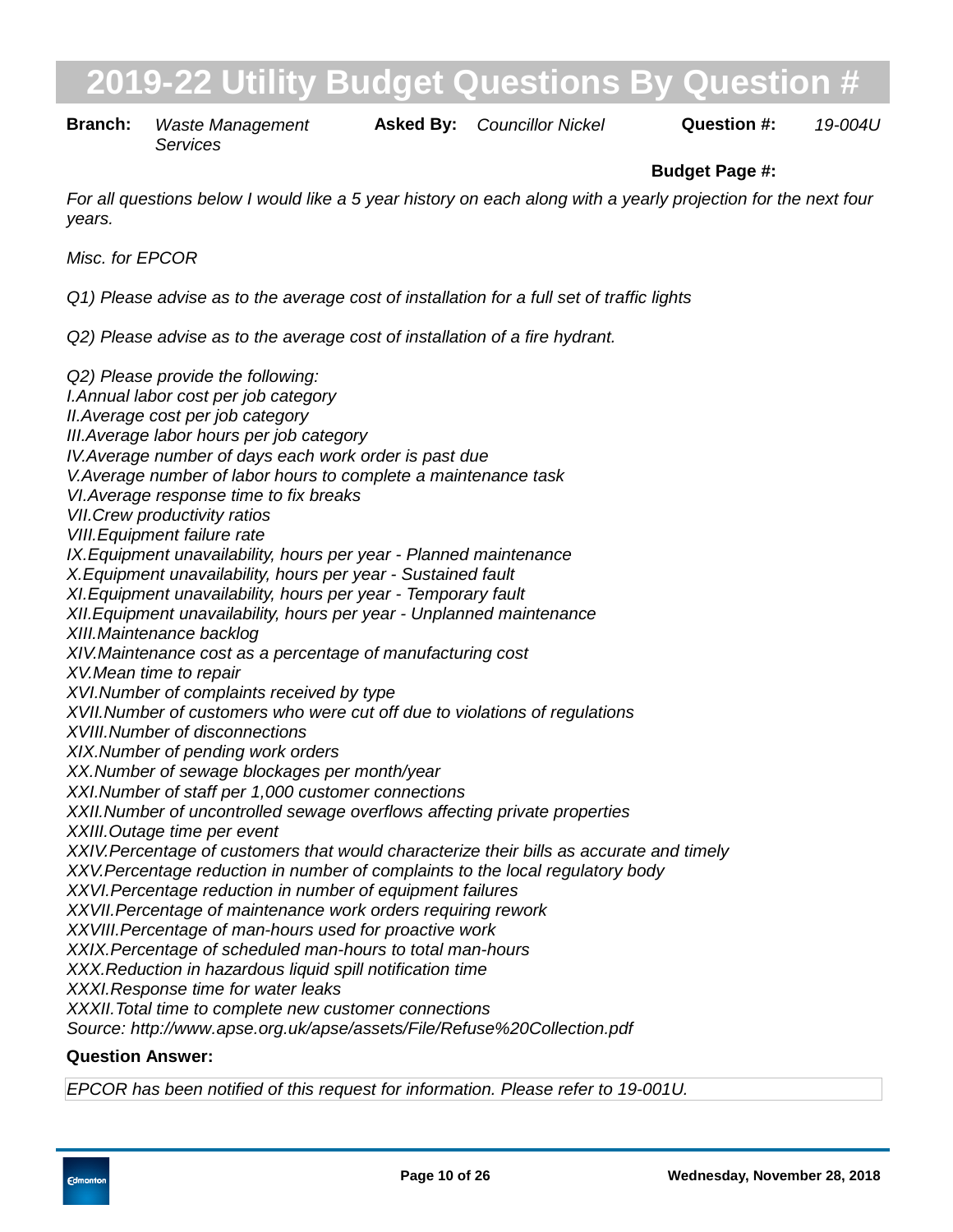| <b>Branch:</b> Waste Management | <b>Asked By:</b> Councillor Nickel | Question #: | 19-005U |
|---------------------------------|------------------------------------|-------------|---------|
| Services                        |                                    |             |         |

### **Budget Page #:**

*Q3) EPCOR Capital Construction – please have each department provide the flowing table for the past capital cycle Capital Construction - please provide by department where applicable*

*Pease fill in the following tables regarding capital construction projects within the city of Edmonton for Capital projects between \$5 million to \$20 million for the last capital cycle.*

*Capital Construction - please have each department provide the flowing table for the past capital cycle (see image)*

#### **Question Answer:**

*EPCOR has been notified of this request for information. Please refer to 19-001U.*

**Branch:** Waste Management **Asked By:** Councillor Nickel **Question #:** 19-006U *Services*

**Budget Page #:**

*Q4) EPCOR Capital Construction - please have each department provide the flowing table for the past capital cycle*

*Capital Construction - please provide by department where applicable*

*Pease fill in the following tables regarding capital construction projects within the city of Edmonton for Capital projects for \$20 million and over for the last capital cycle. DO NOT MERGE WITH PREVIOUS TABLE MENTIONED IN Q3* 

*Capital Construction - please have each department provide the flowing table for the past capital cycle (see image)*

#### **Question Answer:**

*EPCOR has been notified of this request for information. Please refer to 19-001U.*

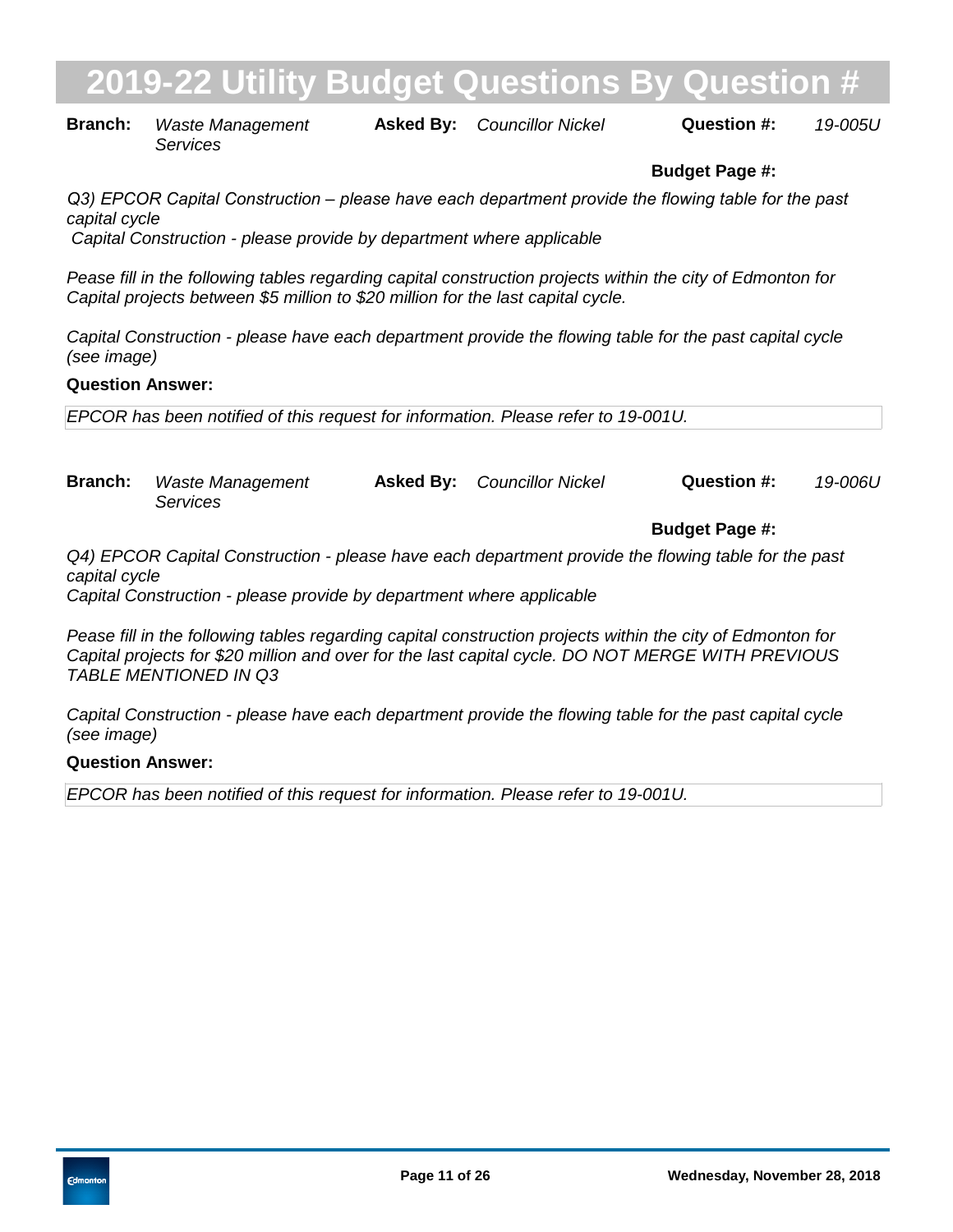**Branch:** Waste Management **Asked By:** Councillor Henderson **Question #:** 19-007U *Services*

### **Budget Page #:** *34*

*[34, 35, 40, 41] In regards to the organics and nutrigold operation, it is unclear how the transfer of the revenue from Intramunicipal recoveries on page 34 and 35 of the rate filing to non-rate revenue on page 40 and 41 reconcile. On page 41 it suggests that not only have the revenues been transferred but the level of operation for organics operation has also changed. As a result the two revenue numbers in the transfer from one to the other do not match. Can you clarify how much revenue is actually transferred and how much is lost due to the change of operation? Also how would this be effected if the composter continues to operate?*

### **Question Answer:**

*Biosolids revenue reporting changed with the transfer of Drainage Services to EPCOR on September 1, 2017. Prior to the Drainage transfer, Biosolids revenue was reported as an Intra-Municipal recovery as represented on table 9.8 of the 2019 Utility Rate Filing. Starting September 1, 2017 Biosolids revenues are reported under Non-Rate Revenue as represented on table 11.1 of the 2019 Utility Rate Filing. In 2017, Waste Services recovered \$8.5 million under Intra-Municipal recoveries from Drainage Services for the period January 1, 2017 to August 31, 2017 (of which \$2.5 million was related to Nutri-Gold) and earned an additional \$2.1 million in Biosolids disposal revenue from EPCOR which was reported under Non-Rate Revenue. This represented total Biosolids revenue of \$10.6 million in 2017.*

*Please note that on table 11.1 of the 2019 Utility Rate Filing, the revenue amounts reported for 2017 Actual for line 6 'Program Revenues - Organics Operation' and line 7 'Program Revenues - Other' were transposed. The 2017 Actual 'Program Revenues - Organics Operation' should be \$2,132 while 'Program Revenues - Other' should be \$6,372. This transposing error does not impact other years or the determination of rates.*

*Effective September 1, 2017, Nutri-Gold services are no longer provided by Waste Services to EPCOR. This represents a \$2.5 million reduction in revenue due to the Drainage transfer.*

*Waste Services 2018 Budgeted revenue was reduced to \$8.5 million to reflect the elimination of Nutri-Gold services. Subsequently, EPCOR reduced the volume of biosolids sent for processing resulting in lower forecasted revenue of \$6.3 million in 2018. While similar volumes are anticipated for 2019, the potential closure of the Edmonton Composting Facility (ECF) in the fall of 2019 may eliminate biosolids revenue for the years 2020 - 2022 (TBD - following business case for organics infrastructure), leaving only dewatering revenues in those years.*

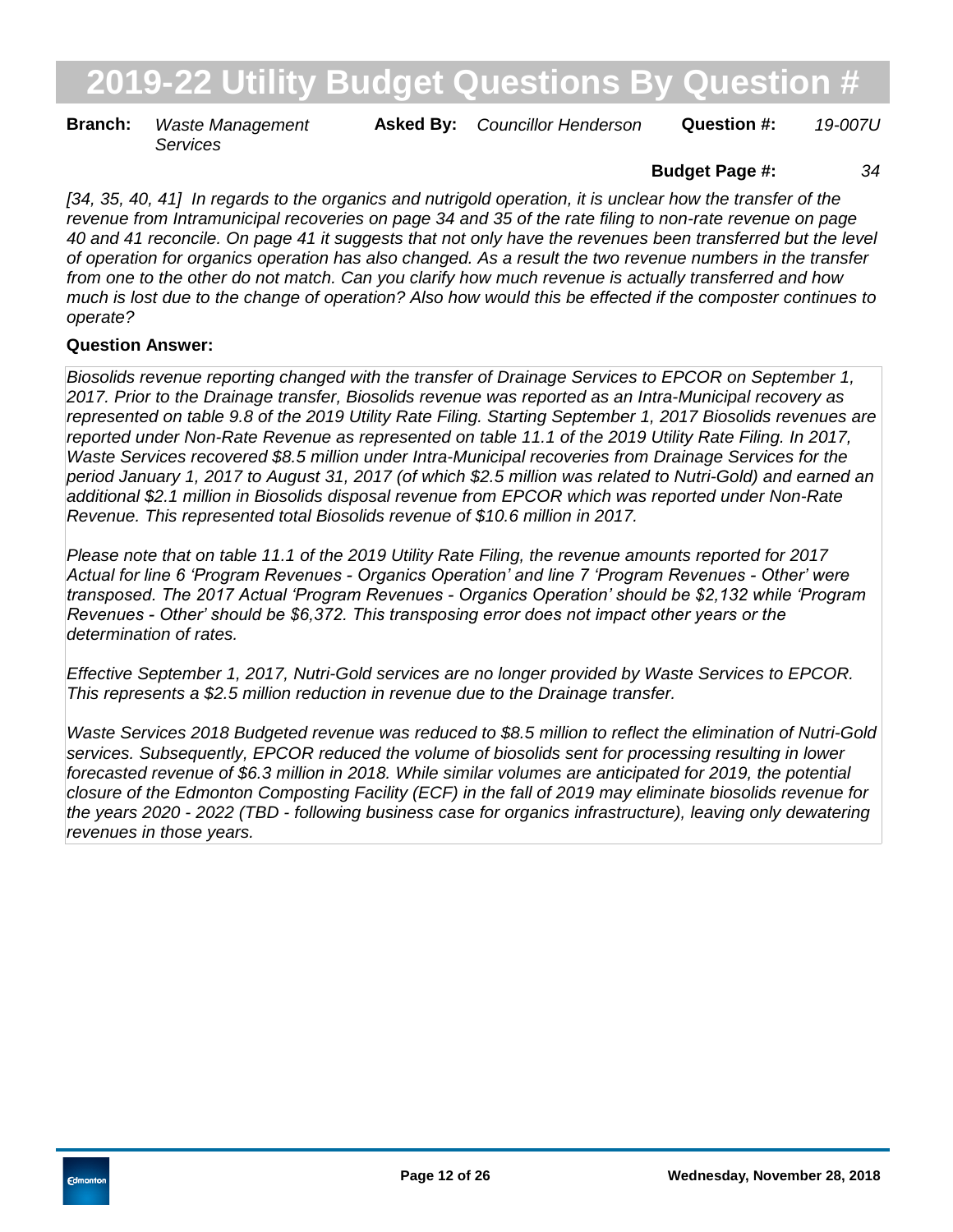**Branch:** Waste Management **Asked By:** Councillor Cartmell **Question #:** 19-008U *Services*

**Budget Page #:** *2*

*Need to develop an asset management strategy. Doesn't the COE have a strategy? RIMS? Can Waste Management tie into that?*

### **Question Answer:**

*A significant aspect of a successful waste services operation is being able to provide the proper facilities and resources to carry out the mission. As such, Waste Services has and will continue to enhance its Asset Management program. To date, the Branch has identified an asset management best practice for infrastructure maintenance funding guidelines that has been endorsed by the Office of the City Auditor. These guidelines apply to funding for routine maintenance activities and capital maintenance of waste facilities and infrastructure based on a percentage of the total construction replacement value of those facilities.* 

*A major component of this work identified the roles, responsibilities and processes to be followed within the Branch for the collection and processing of the information required to rigorously manage all Waste Services assets. The result of this work will be captured through RIMS and formalize future identification of renewal funding requirements for assets. Additionally, Waste Services' approach aligns with the corporations robust governance structure and provides additional oversight to ensure proper management of City assets.*

| <b>Branch:</b> Waste Management | <b>Asked By:</b> Councillor Cartmell | Question #: | 19-009U |
|---------------------------------|--------------------------------------|-------------|---------|
| Services                        |                                      |             |         |

**Budget Page #:** *3*

*Has decision been made to collect yard waste only in spring and fall?*

#### **Question Answer:**

*No, Waste Services is still in the process of framing the program details for grass, leaf and yard waste which will launch in spring 2019. Further recommendations will come forward to the Utility Committee in the Organics Program Business Case on February 1, 2019. Although we recommended single collections in spring and fall as a starting point, Utility Committee asked Waste Services to look at the costs of implementing additional collections and/or incorporating options for residents to 'top-up' an eventual green cart.* 

*We are also still collecting feedback and suggestions in the current "Time to Talk Future of Waste" engagement program. As of November 5, public engagement has resulted in the completion of over 12,000 surveys and seen over 2,000 participants attending 21 drop-in sessions. The fully analysed results*  will be made available to Waste Services early December which will be used to inform program details and *further recommendations. This information and recommendations will be brought back to Utility Committee and Council for discussion and approval*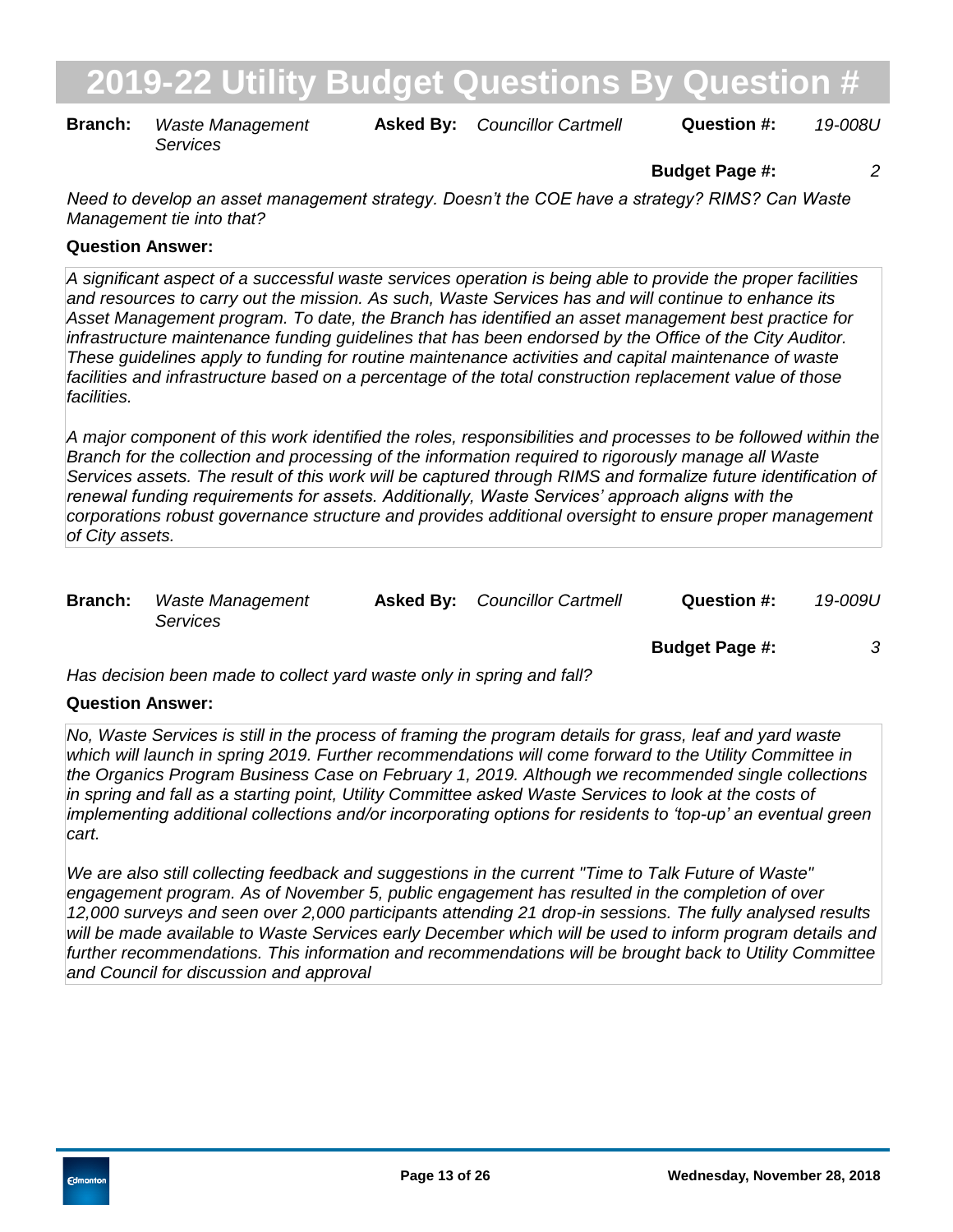**Branch:** Waste Management **Asked By:** Councillor Cartmell **Question #:** 19-010U *Services*

**Budget Page #:** *10*

*What assumptions went into the expenditures estimates? Yard waste collection? Separation at Source? Seems to go up a lot year over year. Please provide more detail.*

### **Question Answer:**

*The expenditure increase year over year is driven by: (1) increased amortization expense resulting from planned replacement and refurbishment of fleet units reaching the end of their useful life within the upcoming four-year capital budget cycle (see Capital Profile CM-81-2048); (2) increased contract expenditures resulting from population growth, increased waste volume and new contract rates for curbside and multi-unit services; and (3) increased amortization resulting from the replacement of waste containers nearing the end of their useful life, and purchase of new waste containers to match growth needs.*

*Waste Services is currently engaged in an extensive public consultation process on proposed changes to how residential waste is collected including a Source Separated Organics (SSO) program. Proposed program changes will be informed by the public engagement activities and will be brought forward to Utility Committee and Council through a Business Case in 2019*

| <b>Branch:</b> | Waste Management<br>Services | <b>Asked By:</b> Councillor Cartmell | Question #:           | 19-011U |
|----------------|------------------------------|--------------------------------------|-----------------------|---------|
|                |                              |                                      | <b>Budget Page #:</b> | 12      |

*Operational Performance Measures, how is satisfaction measured?*

#### **Question Answer:**

*Waste Services conducts an annual survey with residents to measure satisfaction with its services. Questions are asked about overall satisfaction with residential collection services, overall satisfaction with Eco Stations and usage of various waste services such as Eco Stations and Recycling Depots. Waste Services has also identified "Customers are satisfied with Waste Services" as a service outcome in our performance management framework. As Waste Services progresses with strategy development and receives public input and feedback through the public engagement process, customer satisfaction metrics will be reviewed and targets will be reset.*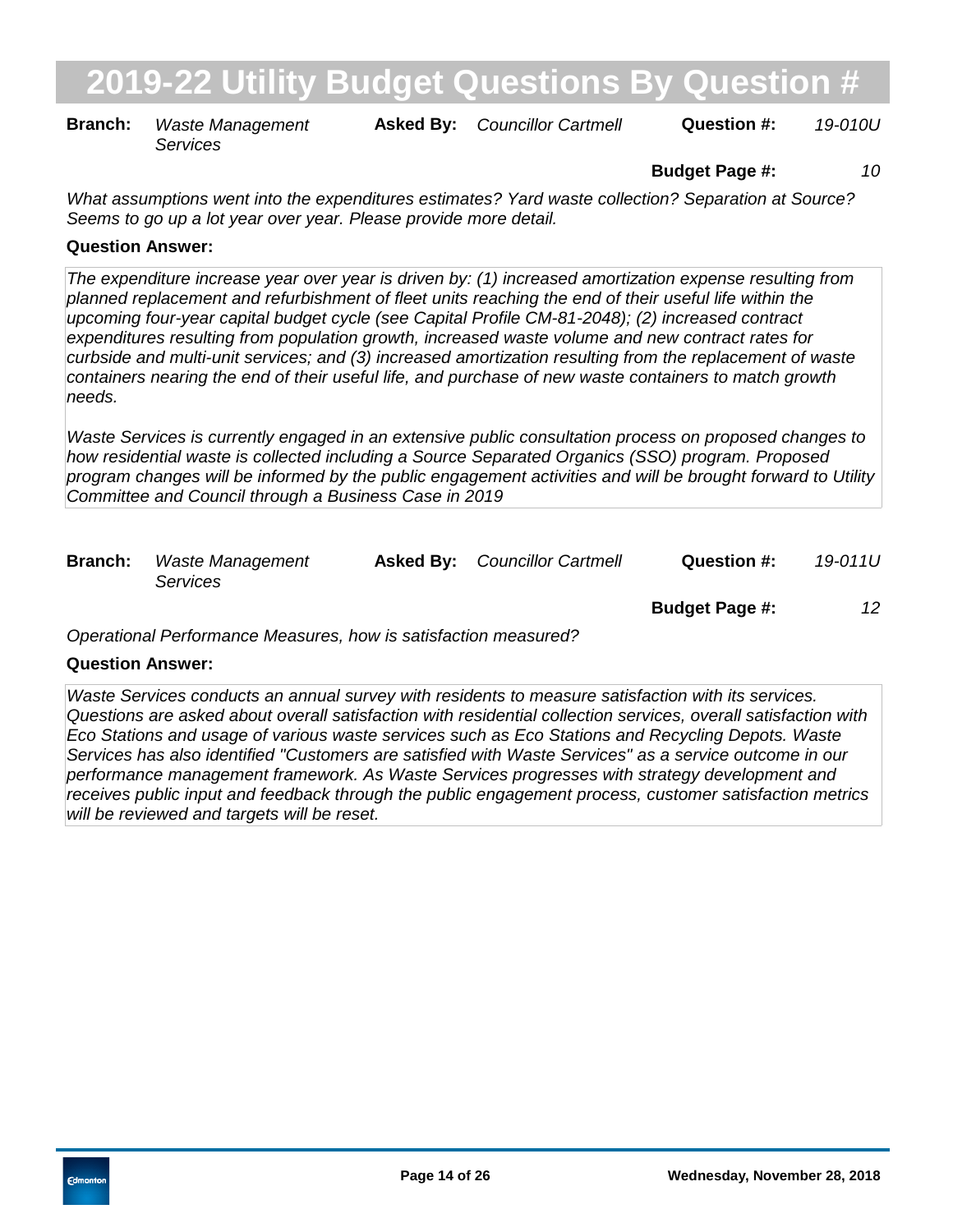**Branch:** Waste Management **Asked By:** Councillor Cartmell **Question #:** 19-012U *Services*

# **Budget Page #:**

*Have we considered the potential for reduced Eco Station revenue when we stop charging for yard waste?*

### **Question Answer:**

*Currently, the overall tonnage of yard waste received at Eco Stations is minimal, approximately 1,000 tonnes per year. This material will have a minor budget impact that will be continually assessed as program changes are implemented.*

*Once the grass, leaf and yard waste program begins in spring 2019, we anticipate the tonnage of this material dropped off at Eco Stations to increase. This increase in material processed at Eco Stations may result in an increase in operational costs, however residents will not be charged for the drop-off of this material. While revenue as a percentage of operating costs may decline, the costs of facilitating this portion of the program will be offset by overall operational efficiencies.* 

*Waste Services will continue to engage residents on providing valuable service through Eco Stations. This could result in adjusting operating hours to accommodate resident demand and schedules. Non-residential customers who choose to dispose of yard waste at Eco Stations will be charged*

| <b>Branch:</b> Waste Management | <b>Asked By:</b> Councillor Cartmell | Question #: | 19-013U |
|---------------------------------|--------------------------------------|-------------|---------|
| <i>Services</i>                 |                                      |             |         |

## **Budget Page #:**

*(CM-81-2048) What happens if we go to separate at source options that include automated bin dumping equipment? Will that change this investment analysis?*

#### **Question Answer:**

*Waste Services is proposing changes to how residential waste is collected, which will result in impacts to the collection vehicles fleet. This change will be recommended to Utility Committee and Council through a program level Business Case for the recommended curbside set-out, and the 2020 Rate Filing, and will factor in results from public engagement.* 

*Waste Services has a fleet of 94 waste collection units (October 31, 2018). 38 of these units are scheduled to be replaced over the next four years. The new units are manufactured to support automated collection, which is required for garbage collection in carts. This configuration is now standard in the waste collection vehicle manufacturing industry.* 

*While the new units can support automated collection, an automated collection arm will not be installed. This allows for manual collection (our current program) to continue. If proposed program changes are approved, the automated waste collection arm can be retro-fitted in the existing units. Any additional fleet that is required to support the program change will be identified and requested via a Business Case to Utility Committee in 2019*

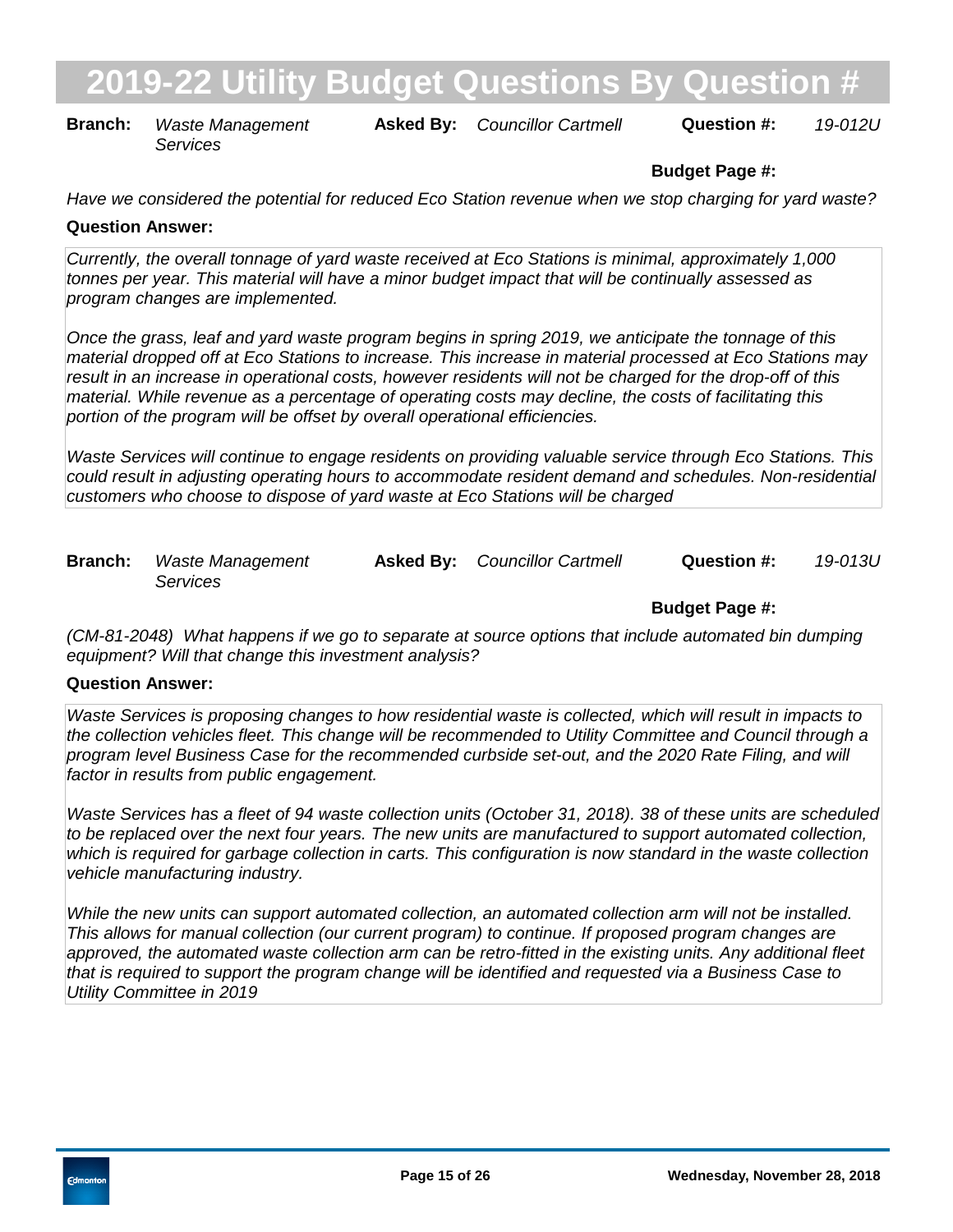**Branch:** Waste Management **Asked By:** Councillor Cartmell **Question #:** 19-014U *Services*

## **Budget Page #:** *14*

*Alternative 4 - What does this mean, "Fleet and Facility services does not support rehabilitation / refurbishment of all Waste Services vehicles and equipment"? Does that mean the only support repair of some vehicles / equipment? Or that they are of the opinion that this equipment should not be rehabilitated?*

### **Question Answer:**

*The majority of Waste equipment is hard mounted to chassis. Therefore refurbishment for the majority of this equipment requires refurbishment or replacement of both the body and the chassis. Waste equipment in particular generally has more complicated hydraulic and electrical systems and is subjected to greater mechanical wear than in other industries, leading to higher potential refurbishment costs. In many instances the cost of refurbishment is prohibitive to the gain in lifecycle in comparison to the purchase of a new unit.* 

*The City's Fleet and Facility Services (FFS) Branch completed a cost analysis on refurbishing Waste collections equipment and determined that it would be more costly, both financially and in terms of operational availability, to refurbish rather than purchase new units. FFS has reached out to manufacturers to understand if industry refurbishes these units or if any other groups had refurbished this type of equipment. Only one example was given, where Calgary had highly customized pieces of equipment that were not otherwise available in the retail market. In that case, they paid the extra expense to refurbish due to operational needs and availability of a new asset.*

*Refurbishment is possible with some categories of equipment and we look at those on a unit category by unit category basis. However, this is an exception to the rule due to operational requirements of assets and not having sufficient assets to support an asset being refurbished for a lengthy period of time. Before undergoing a rehabilitation program, the mobile equipment is inspected for operational and economic feasibility.*

| <b>Branch:</b> Waste Management | <b>Asked By:</b> Councillor Paquette | Question #: | 19-015U |
|---------------------------------|--------------------------------------|-------------|---------|
| Services                        |                                      |             |         |

#### **Budget Page #:**

*How much money is leaving our local economy through contracts with out-of-country waste management service companies?*

#### **Question Answer:**

*Expenses through contractors comply with trade agreements and follow a competitive bidding process. Proprietary information related to funds transferred out of province is not available to the City. In the 2019 Utility Rate Filing, the external services budget is \$84 million or 38% of the total Waste Services Budget. Roughly \$46 million is spent on contract services for sustainable waste processing while \$29 million is spent for collection services. While some of our contractors head offices are located outside of the Edmonton area, most staff members hired through contractors are believed to be local.*

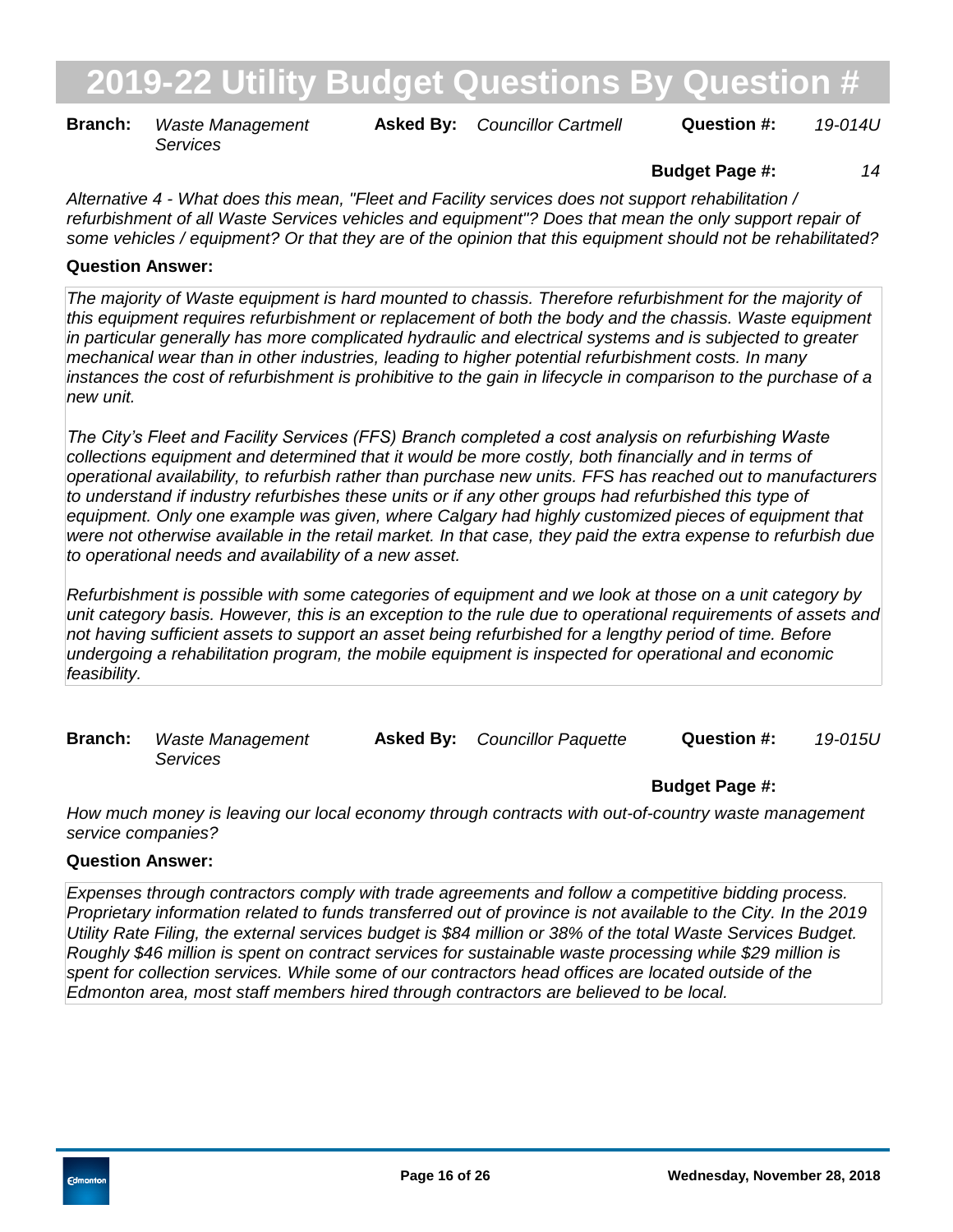**Branch:** Waste Management **Asked By:** Councillor Paquette **Question #:** 19-016U *Services*

# **Budget Page #:**

*How competitive are these contracts and is the city getting optimized value for payments made to private waste management service providers compared to other municipalities of similar size?*

### **Question Answer:**

*The procurement of goods, services, construction and intellectual property rights is conducted in a fair, transparent and accountable manner that achieves the best value for the City and supports Council's environmental, social and economic objectives. Expenses through contractors comply with trade agreements and follow a competitive bidding process.* 

*To ensure Waste Services is managing contracts in an effective manner, the Branch has repurposed resources to create a Contract Management Unit within the Business Integration section. Working closely with relevant Branches across the corporation, such as Corporate Procurement and Supply Services, Law, and Business Performance and Customer Experience (City Operations), this unit is responsible for contract management compliance, governance, strategy development, planning and risk management. This approach will allow Waste Services to achieve best value for money spent*

| <b>Branch:</b> Waste Management | <b>Asked By:</b> Councillor Paquette | <b>Question #:</b> | 19-017U |
|---------------------------------|--------------------------------------|--------------------|---------|
| <i>Services</i>                 |                                      |                    |         |

*When are these contracts up for renewal?*

**Budget Page #:**

## **Question Answer:**

*Approximately 25% of Branch operational contracts are renewed on an annual basis. As Waste Services explores program changes through the Waste Strategy, contract terms have been adjusted to align with proposed program change implementation schedules. In addition, as contracts are up for renewal, business requirements are reviewed and contract terms are adjusted to ensure value for money.*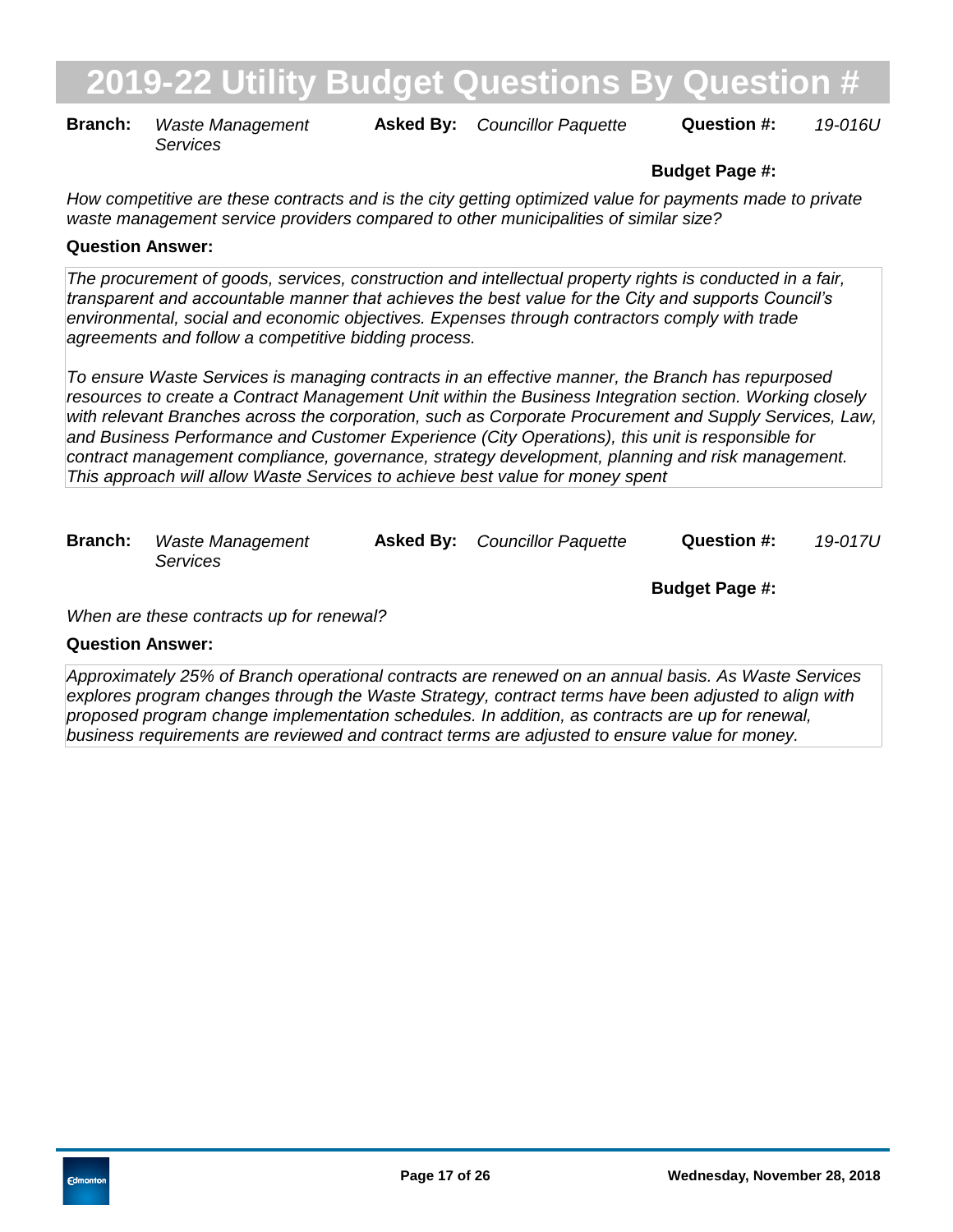**Branch:** Waste Management **Asked By:** Councillor Paquette **Question #:** 19-018U *Services*

# **Budget Page #:**

*How does the portion of the waste management budget that is spent on contracts compare to other Canadian municipalities of similar size?*

### **Question Answer:**

*City of Edmonton Waste Services participates in National Solid Waste Benchmarking Initiative (NSWBI) which compares waste services provided in 10 municipalities throughout Canada. It is clear from this program that no other Canadian municipality is truly comparable to Edmonton in this regard for two reasons:(1) No other Canadian municipalities operate their waste services as a fully cost allocated and transparent Utility, and (2) The suite of programs offered in each Municipality are quite different.* 

*In terms of contract spend, each municipality resources the waste services program differently. Some municipalities contract out the entire operation, while others offer the program completely in-house. Many, however use a combination of in-house and contract resources similar to Edmonton's approach.* 

*One example that highlights how each municipality offers different ways to resource the waste services program is in terms of landfill operation. For example, Edmonton does not own and operate an active landfill, so this entire expense is provided through contract. Many other municipalities however own a landfill, so this expense would not flow through as a contract expenditure.*

| <b>Branch:</b> Waste Management | <b>Asked By:</b> Councillor Paquette | Question #: | 19-019U |
|---------------------------------|--------------------------------------|-------------|---------|
| <i>Services</i>                 |                                      |             |         |

## **Budget Page #:**

*Does the average volume of household waste go down during winter months? If so, has waste management explored the potential of a reduced pick up schedule for those months and associated cost savings?*

### **Question Answer:**

*Yes, in the current state, the average volume of household waste does decrease during winter months as grass and yard waste are not collected during these times. As part of the strategic review, Waste Services is examining how collection cycles might be adapted in response to more extensive source separation. Public engagement around proposed program changes is ongoing. These proposed program changes will be presented to Utility Committee for consideration in early 2019.*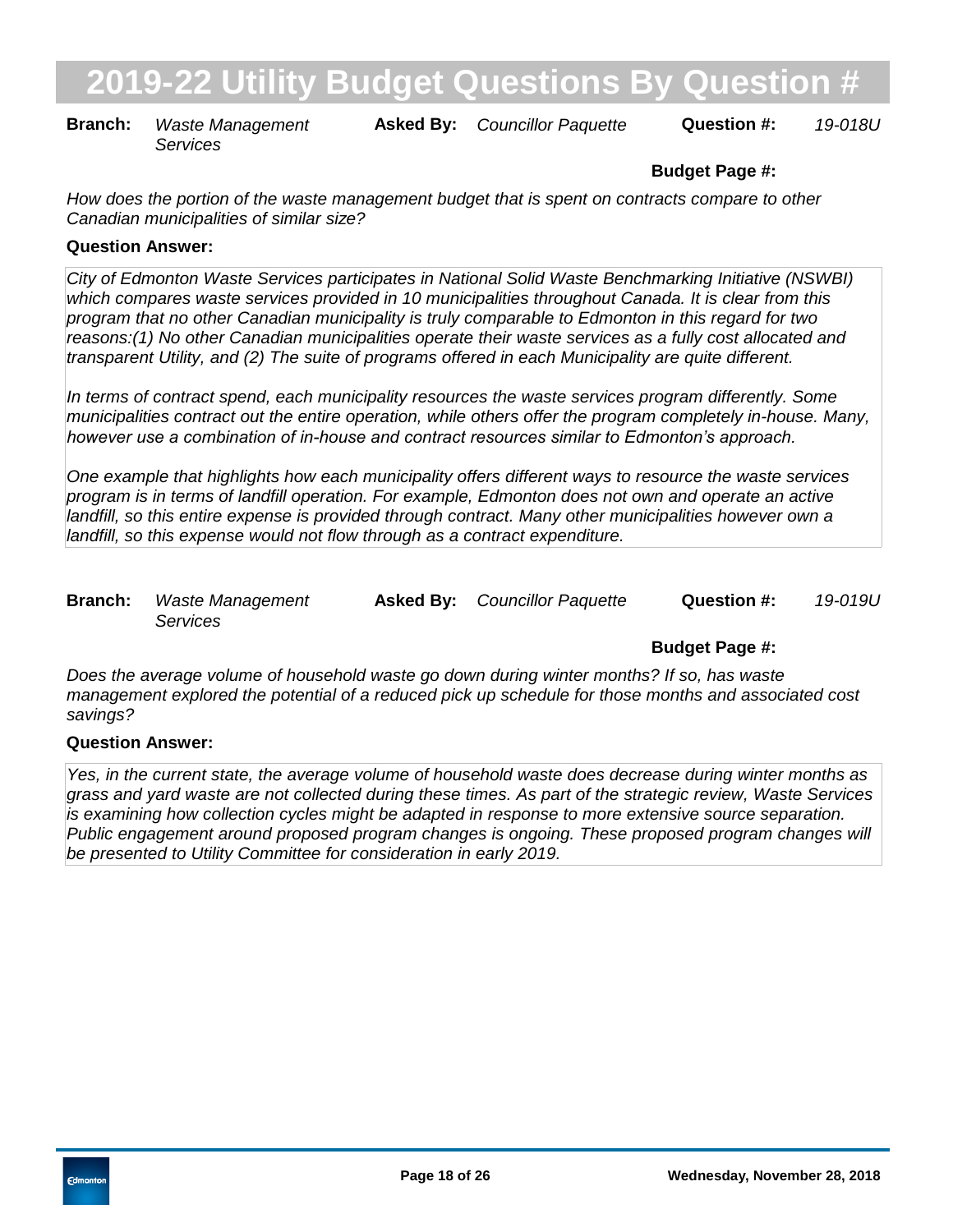**Branch:** Waste Management **Asked By:** Councillor Paquette **Question #:** 19-020U *Services*

**Budget Page #:**

*How much has already been spent and how much is slated to be spent going forward on the city's experimental waste diversion project with Enerkem?*

### **Question Answer:**

*As per the January 2018 Waste Services Audit report, the Refuse Derived Fuel processing costs and tipping fees payable to the third party operating the Waste to Biofuels Facility are approximately \$127 per tonne for conversion to biofuels. These costs include interest and amortization of assets used in support of the Waste to Biofuels Facility including the Integrated Transfer and Processing Facility (IPTF), the Advanced Energy Research Facility (AERF) and the Refuse Derived Fuel (RDF) Facility, along with all related operating costs for these facilities.* 

*Any further investments decisions in the RDF will be brought forward to Utility Committee with a fully costed business case to inform the decision.*

| <b>Branch:</b> Waste Management | <b>Asked By:</b> Councillor Paquette | Question #: | 19-021U |
|---------------------------------|--------------------------------------|-------------|---------|
| Services                        |                                      |             |         |

## **Budget Page #:**

*To what extent has this operation been meeting its targets and what mechanisms does the City have to hold this company accountable to its contractual commitments around diversion?*

#### **Question Answer:**

*The Waste to Biofuels Facility is not yet fully operational. Once operational, the contractor will be expected to operate in accordance with the agreement, including achieving target processing capacity.*

| <b>Branch:</b> | Waste Management | <b>Asked By:</b> Councillor Paquette | Question #: | 19-022U |
|----------------|------------------|--------------------------------------|-------------|---------|
|                | <i>Services</i>  |                                      |             |         |

**Budget Page #:**

*What has been the City's return on investment to date in this facility and what are the projected future returns?*

#### **Question Answer:**

*The City is not a direct investor in the Waste to Biofuels Facility and therefore there is no return on investment for the City in this project. Our principal interest in this project is the increased diversion of municipal solid waste from landfill.*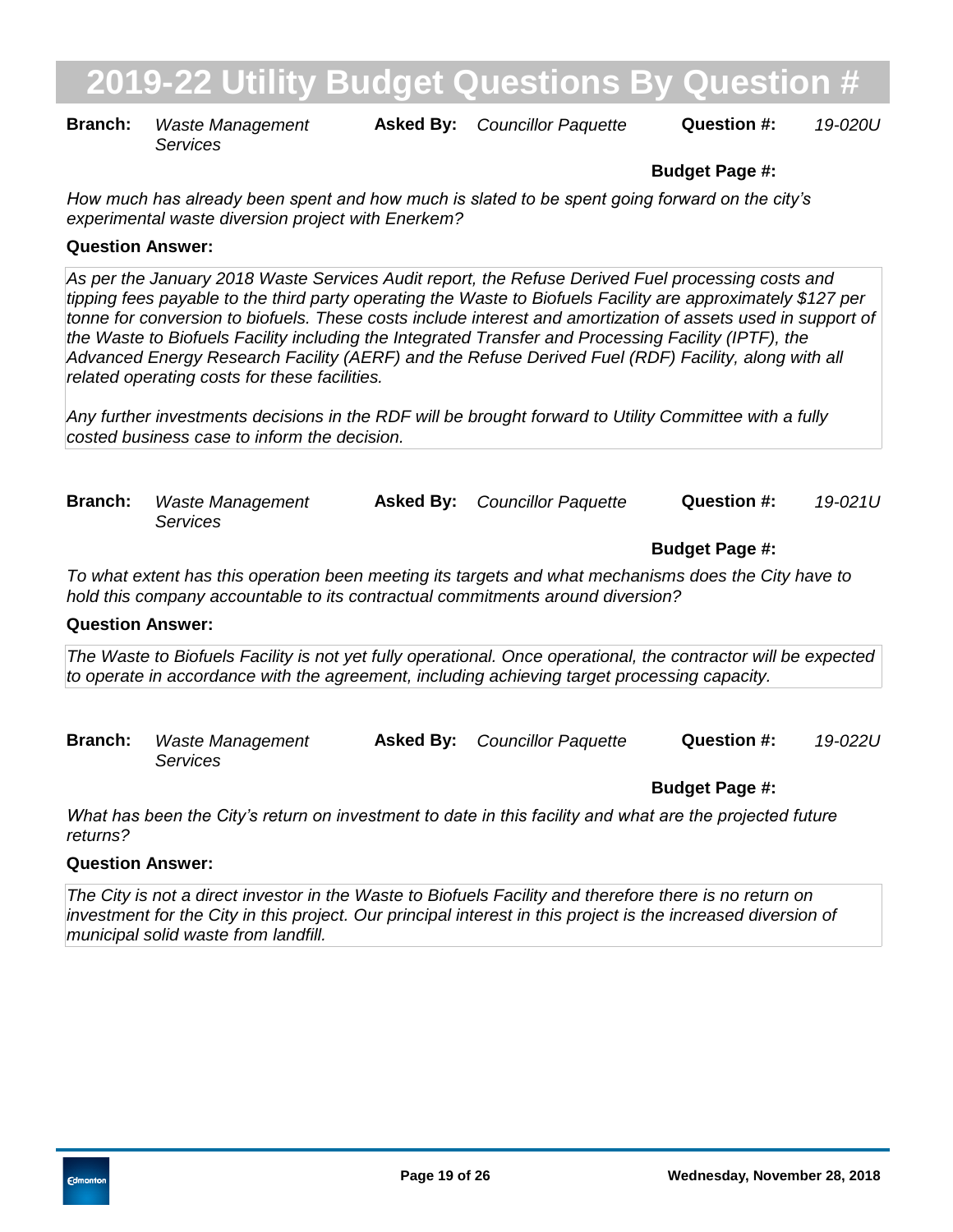**Branch:** Waste Management **Asked By:** Councillor Paquette **Question #:** 19-023U *Services*

**Budget Page #:**

*What costs are currently paid by ratepayers for this operation?*

### **Question Answer:**

*As per the January 2018 Waste Services Audit report, the RDF processing costs and tipping fees payable to the third party operating the Waste to Biofuels Facility are approximately \$127 per tonne for conversion to biofuels. All costs associated with processing residential waste through this operation are attributed to ratepayers.*

| <b>Branch:</b> Waste Management | <b>Asked By:</b> Councillor Paquette | Question #: | 19-024U |
|---------------------------------|--------------------------------------|-------------|---------|
| Services                        |                                      |             |         |

**Budget Page #:**

*How is waste management dealing with the stockpile of recyclables no longer shipped to market (China)?*

### **Question Answer:**

Waste Services does not have a stockpile of recyclable material. For the City of Edmonton, the impact of *the quality restrictions of imported recyclable material in China has been largely mitigated through operational process changes and market diversification. All non-recyclable material processed through the Materials Recovery Facility can be used in the Waste to Biofuels Facility.*

| <b>Branch:</b> Waste Management | <b>Asked By:</b> Councillor Paquette | Question #: | 19-025U |
|---------------------------------|--------------------------------------|-------------|---------|
| <i>Services</i>                 |                                      |             |         |

**Budget Page #:**

*What costs are incurred from the discontinuation of the sale of these waste products?*

## **Question Answer:**

*The sales market for recyclable material has softened since the imposition of quality restrictions of imported recyclable material in China. This has impacted expected Branch revenue. In the 2019 Utility Rate Filing revenue from the Materials Recovery Facility has been reduced by \$1 million. Also, in response to the quality restrictions in China, Waste Services has made operational adjustments to the Materials Recovery Facility that will help to ensure continued sales of recyclable material. These operational changes are expected to increase expenses by \$700,000 in 2019.*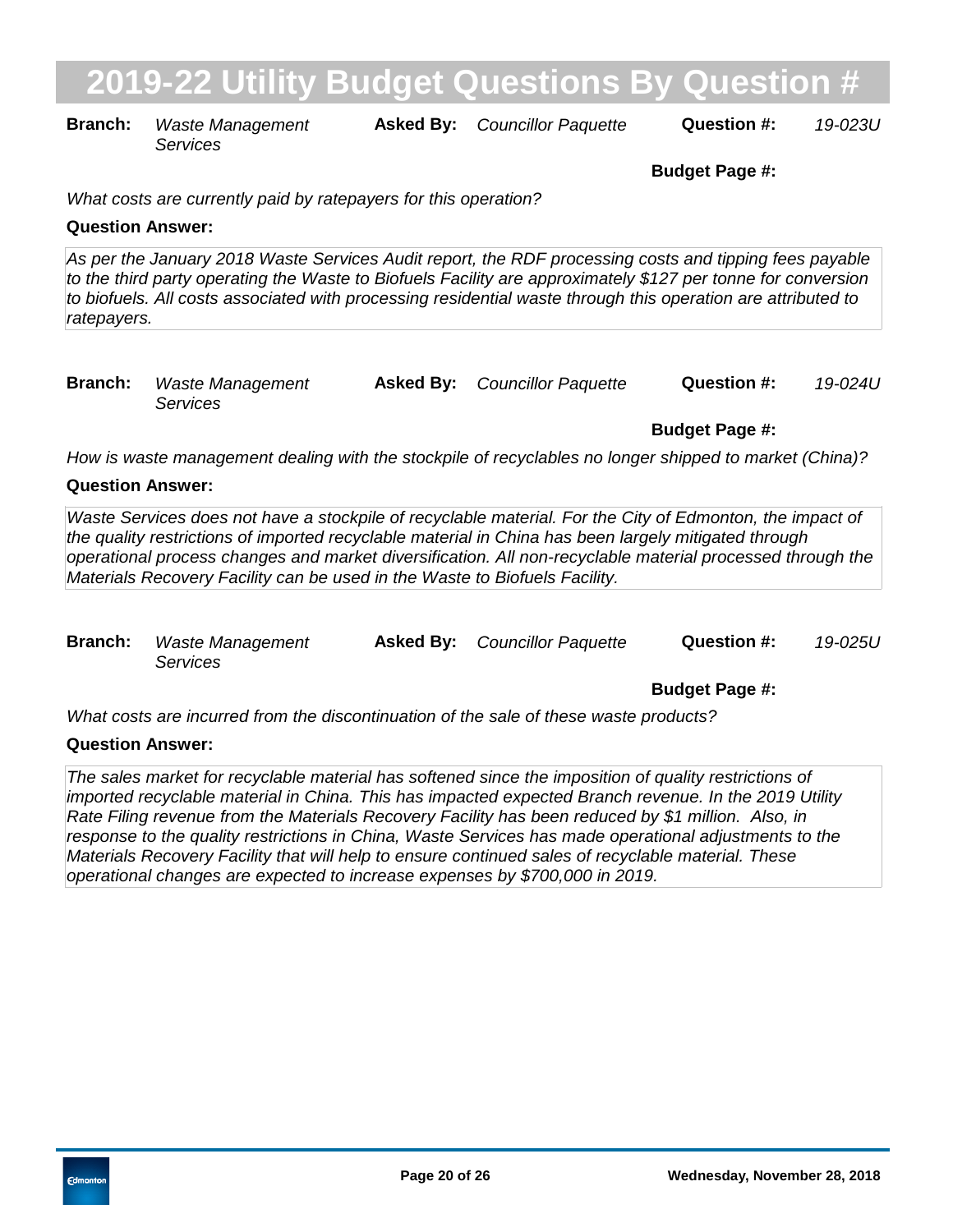**Branch:** Waste Management **Asked By:** Councillor Paquette **Question #:** 19-026U *Services*

**Budget Page #:**

*Are there other markets being explored?*

### **Question Answer:**

*Waste Services works closely with commodity brokers to monitor market conditions for recyclable materials. The Branch has proactively adjusted sales to various markets as conditions have changed. For example, in 2016, 54% of recyclable fibre was sold to China. By 2018, only 15% of recyclable fibre was sold to China. Market diversification has been improved by identifying new markets; for example the Branch now sells recyclable commodities in Korea.*

| <b>Branch:</b> Waste Management | <b>Asked By:</b> Councillor Paquette | <b>Question #:</b> | 19-027U |
|---------------------------------|--------------------------------------|--------------------|---------|
| <i>Services</i>                 |                                      |                    |         |

## **Budget Page #:**

*How could implementation of extended producer responsibility support cost reductions for the city?*

### **Question Answer:**

*An initial report on EPR was presented to Utility Committee on August 23, 2018 (CR\_5681). The report indicated that an Extended Producer Responsibility program would potentially shift funding for recycling programs to producers. The current funding impact of associated programs is \$16.4 million annually.* 

*Further, the report indicated that if Waste Services were to maintain the collection of Packaging and Printed Paper from approximately 390,000 households, based on the model currently in place in British Columbia, where the Producer Responsibility Organization offers a subsidy of approximately \$35 per household annually, the City could potentially receive an estimated \$13.6 million subsidy.* 

*Waste Services is currently working on a second EPR report that will be brought to Utility Committee in February 2019.*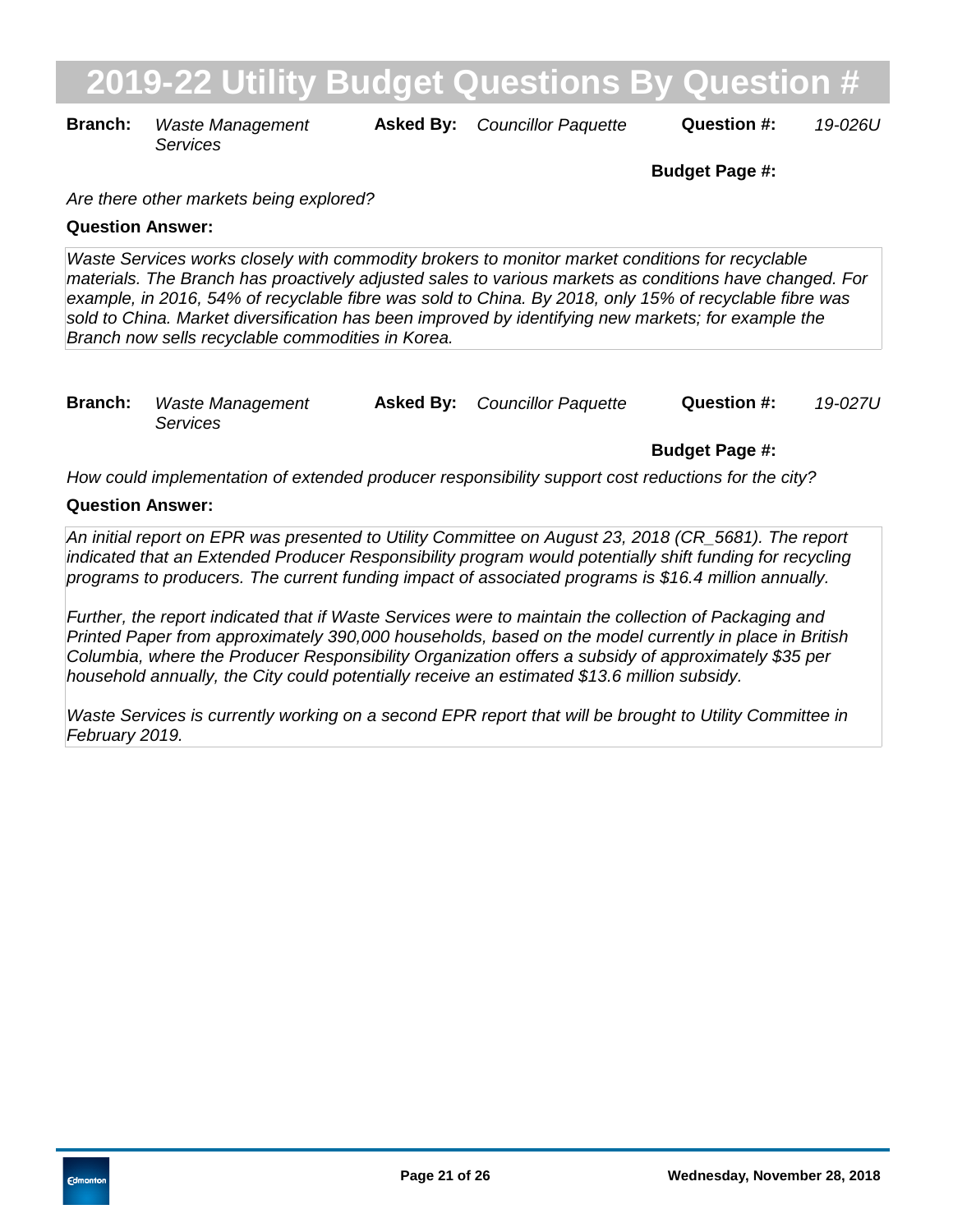**Branch:** Waste Management **Asked By:** Councillor Paquette **Question #:** 19-028U *Services*

# **Budget Page #:**

*What is the City of Edmonton currently doing to advocate for provincially or federally mandated EPR?*

### **Question Answer:**

*The City of Edmonton continues to advocate the provincial government to move forward with Extended Producer Responsibility legislation and may pursue initiatives including establishing a partnership with Calgary and other municipalities, collaborating with the Recycling Council of Alberta, sending a resolution to the Municipal Leaders' Conference advocating for EPR, and sending a follow up letter to the Alberta Minister of Environment and Parks to support and commit to an EPR program.* 

*Much of this effort is in response to Councillor Henderson's motion on February 13, 2018 that Council support the City of Calgary resolution brought forward at the AUMA Municipal Leaders Caucus in March 2018 in support of encouraging the Government of Alberta to join other Provinces by bringing in Extended Producer Responsibility in Alberta. An update on activities and potential activities, including input from the current public engagement activities, will be brought to the February 1, 2019 Utility Committee.*

| <b>Branch:</b> Waste Management | <b>Asked By:</b> Councillor Paquette | Question #: | 19-029U |
|---------------------------------|--------------------------------------|-------------|---------|
| Services                        |                                      |             |         |

**Budget Page #:**

*Utility Advisor - What is being done to correct the misallocation of customers to fully recover nonresidential costs of service?*

### **Question Answer:**

*In addition to encouraging the diversion of non-residential waste material from landfill, waste services provided to the non-regulated sector are intended to break-even or where possible contribute positively to the reduction of residential rates. Non-regulated services include four primary programs: commercial collections, commercial self-haul, aggregate recycling, and construction and demolition recycling. To ensure that non-regulated program losses do not impact ratepayers, the Waste Services Utility was given authorization through the 2015 Operating Budget process to draw on a short-term loan from the City of Edmonton Financial Stabilization Reserve (FSR) over four years beginning in 2015.*

*From the 2017 Cost of Service Study conducted by Waste Services, recovery of the non-regulated portion of Waste Services' business was 86.4%. While there continues to be a revenue requirement deficiency for the non-residential customer class, this recovery has improved from 69.4% in 2010.*

*A strategic review of non-regulated business lines is underway to evaluate their effectiveness and efficiency. More specifically, a Request For Expressions Of Interest (RFEOI) was released on November 1, 2018 for the Construction and Demolition (C&D) recycling program. After completing the review, a revised strategy for the non-regulated program will be developed and implemented in 2019. A preliminary report will be presented to Utility Committee on February 1, 2019.*

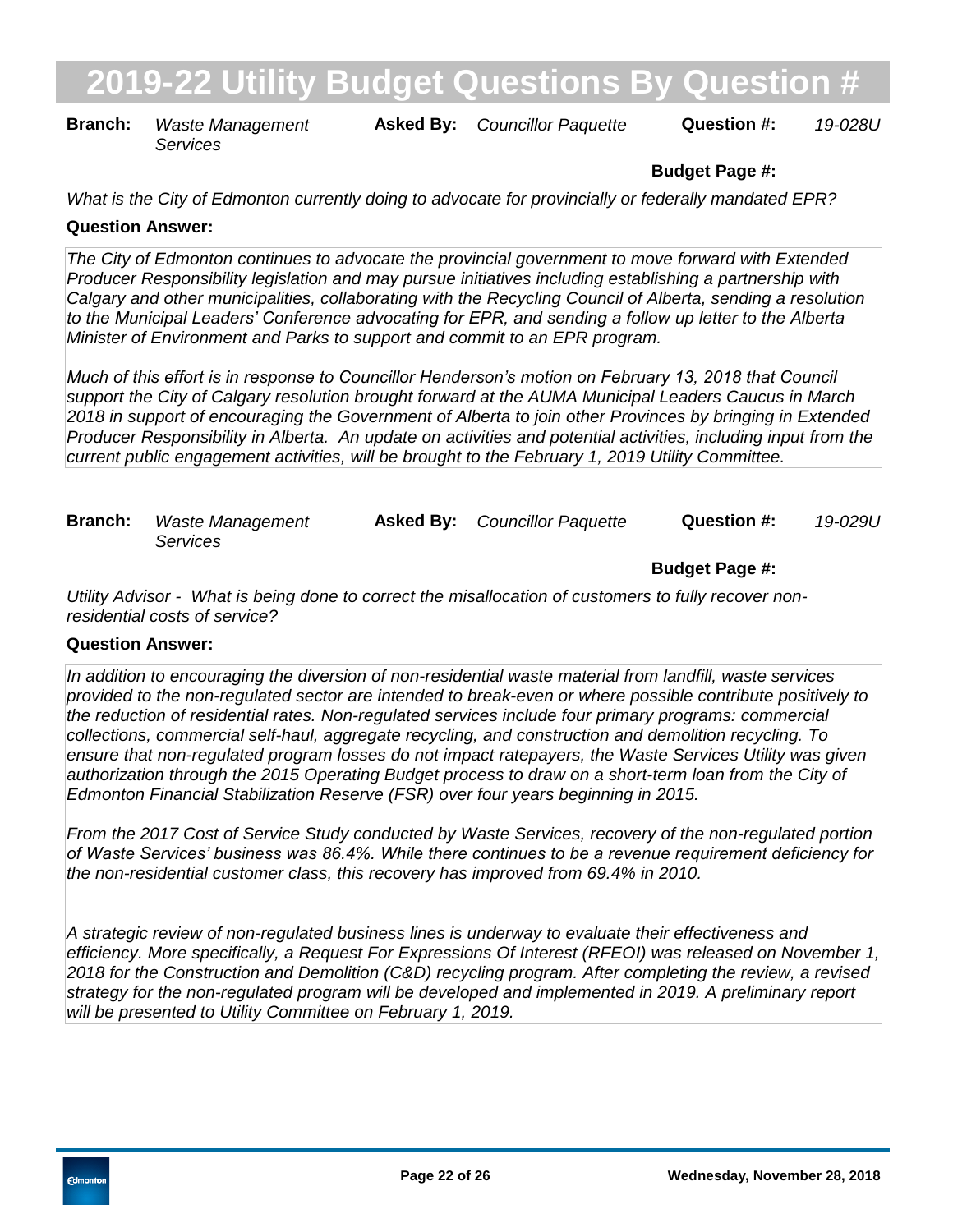| <b>Branch:</b>                                                                                                                                                                               | <b>Waste Management</b><br>Services | <b>Asked By:</b> | <b>Councillor Paquette</b> | Question #:           | 19-030U |  |  |
|----------------------------------------------------------------------------------------------------------------------------------------------------------------------------------------------|-------------------------------------|------------------|----------------------------|-----------------------|---------|--|--|
|                                                                                                                                                                                              |                                     |                  |                            | <b>Budget Page #:</b> |         |  |  |
| What are the details of the swap agreement between the Gold Bar and Capital Waste Water Plants in<br>terms of volume and any kind of payment agreements or informal contractual obligations? |                                     |                  |                            |                       |         |  |  |
| <b>Question Answer:</b>                                                                                                                                                                      |                                     |                  |                            |                       |         |  |  |
| EPCOR has been notified of this request for information. Please refer to 19-001U.                                                                                                            |                                     |                  |                            |                       |         |  |  |
|                                                                                                                                                                                              |                                     |                  |                            |                       |         |  |  |
| <b>Branch:</b>                                                                                                                                                                               | <b>Waste Management</b><br>Services | <b>Asked By:</b> | Councillor Dziadyk         | Question #:           | 19-031U |  |  |
|                                                                                                                                                                                              |                                     |                  |                            | <b>Budget Page #:</b> |         |  |  |
| Which services are remaining the same or decreasing, while rates increase?                                                                                                                   |                                     |                  |                            |                       |         |  |  |

### **Question Answer:**

*There are no program changes proposed in the 2019 budget at this time with the exception of a separate leaf and yard collection scheduled to start, on a voluntary basis, in spring 2019. Any changes to programs*  will be made following a fully costed business case presentation to Utility Committee and will be aligned *with the findings from public engagement and the overall waste strategy. Waste Services anticipates delivering a business case to address organic waste management, along with decisions on the renewal of the Edmonton Composting Facility in February 2019. A business case recommending changes to the remainder of the waste set-out is anticipated to be delivered in June 2019.*

| <b>Branch:</b> Waste Management | <b>Asked By:</b> Councillor Dziadyk | Question #: | 19-032U |
|---------------------------------|-------------------------------------|-------------|---------|
| Services                        |                                     |             |         |

## **Budget Page #:**

*What elements of our waste services has Administration considered downloading to private industry? What potential savings, and risk mitigation, could be found with further privatization?*

### **Question Answer:**

*In 2019, Waste Services has proposed operating expenditures for external services of \$84 million or 38% of the total budget. In addition, the vast majority of the \$265 million in proposed capital expenditures from 2019 to 2022 will be delivered externally by contractors.* 

*Waste Services continually seeks to engage with private partners to add value to its services. For example, Waste Services issued a Request For Expressions Of Interest (RFEOI) on November 1, 2018 to gauge the level of interest in the commercial market to partner with the City of Edmonton with the aim of optimizing value in operating the Construction and Demolition Recycling Facility at the Edmonton Waste Management Centre.* 

*One of the key focus areas for the strategic work currently being completed by Waste Services is to*  ensure the Branch is working effectively with the private sector. As this work is completed, new or *expanded opportunities for private sector involvement may be identified. These opportunities would be analyzed on a case-by-case basis to identify potential savings and risks. Any such opportunities will be brought forward to Utility Committee for assessment.*

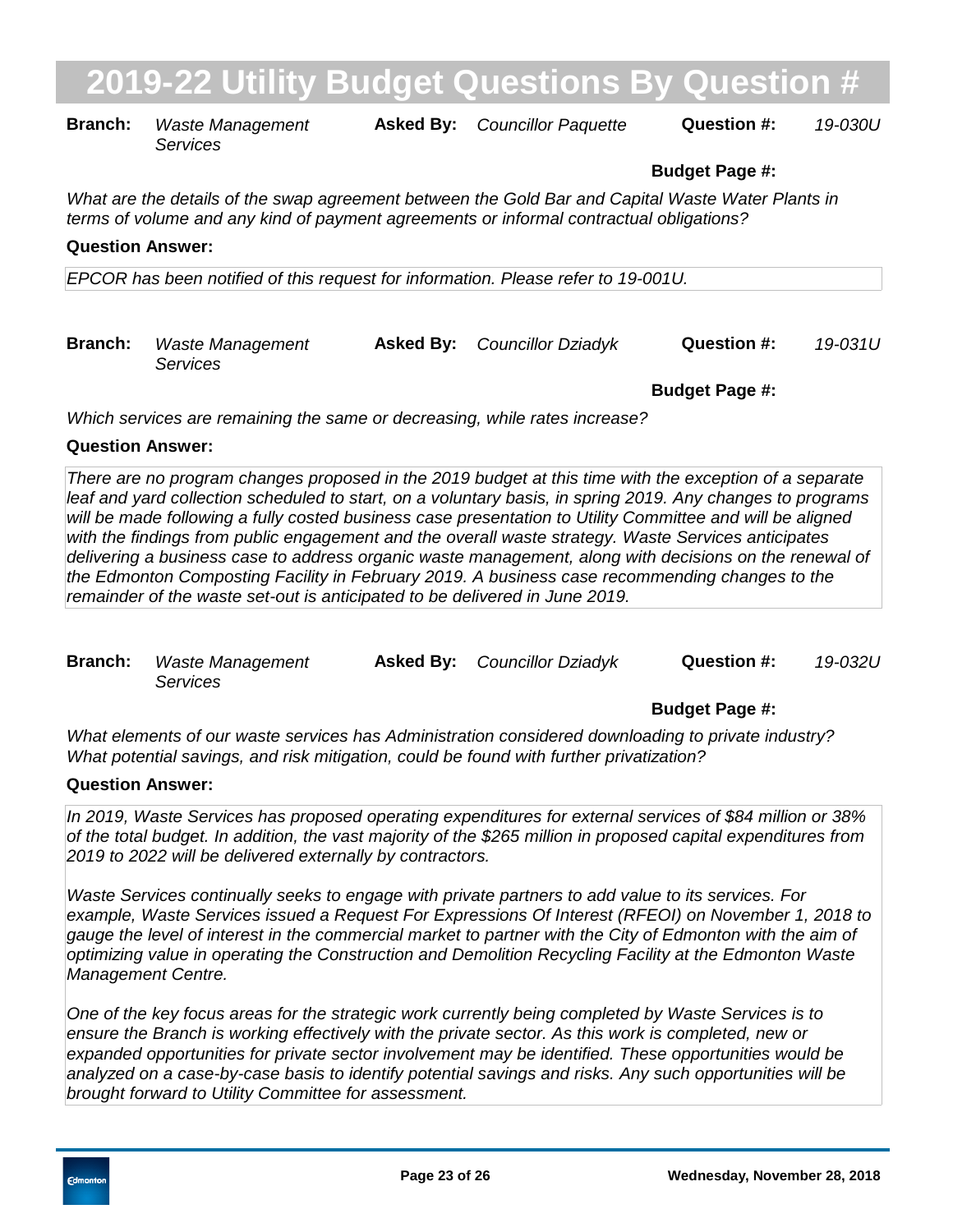**Branch:** Waste Management **Asked By:** Councillor Dziadyk **Question #:** 19-033U *Services*

# **Budget Page #:**

*There are already private sector players in the re-use and recycling field. Are our Reuse Centres cost recovery? Are they needed?*

### **Question Answer:**

*Waste Services provides municipal waste services in alignment with the waste hierarchy. Waste prevention, reduction and reuse are key components of this hierarchy. This was further reinforced through the 2018 Waste Services Audit which recommended the Branch focus additional efforts on strategies in these areas.*

*Currently ratepayers fund four Eco Stations (two of which have a Reuse Area), and one Reuse Centre as a part of the waste drop-off program. The principal objective of these programs is to provide a convenient means for residents to divert waste from landfill in an environmentally and sustainable way. Waste Services, as part of the current work on the Waste Strategy, is exploring opportunities to better utilize these already-built assets to improve waste reduction.* 

*Waste reduction will be presented as part of the overall waste strategy to Utility Committee in June 2019. Our strategic work will also conduct outreach with the non-profit sector as well as private sector partners to consider new ways to manage and expand these activities, especially as we work to meet new goals on waste reduction overall*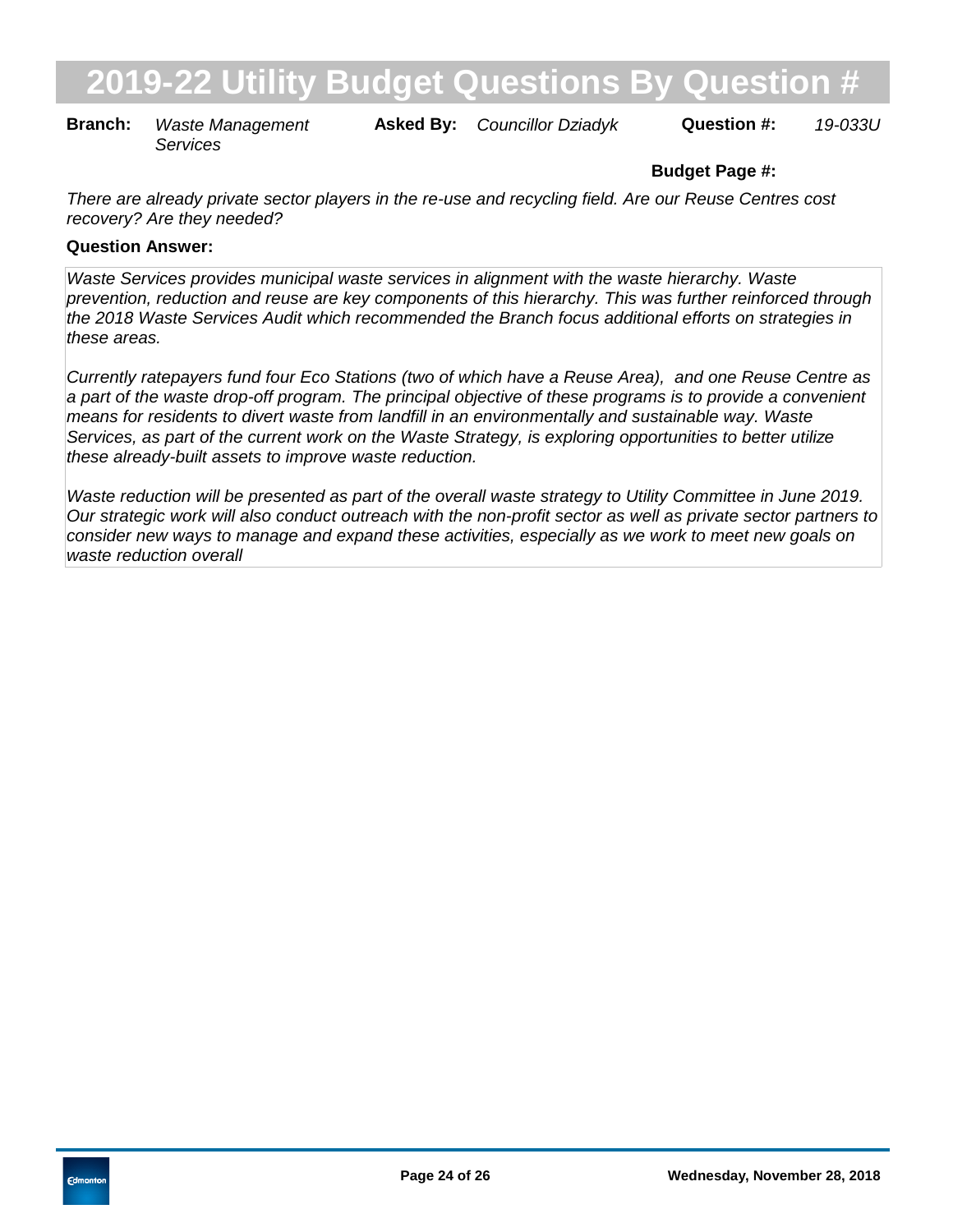**Branch:** Infrastructure Planning & Asked By: Councillor Dziadyk Question #: 19-034U *Design*

# **Budget Page #:**

*Under a different ownership structure, could the development industry deliver the same utility services to Blatchford without compromising the overall development vision. If not, might this apply to subsequent development phases only (where construction has not begun)?*

### **Question Answer:**

*Truly sustainable developments are ambitious and require commitment, creativity and innovation. Achieving Council's vision for Blatchford will not only benefit Blatchford's residents, but also inform the development of future communities and establish the City of Edmonton as a leader in community-led renewable energy and sustainable design. Achieving this vision at the scale of a mixed-use neighbourhood with 30,000 residents, within the energy context of the province of Alberta, has the potential to put Blatchford at the forefront of sustainable development efforts.*

*The land development industry is not responsible for the delivery of utility services, so a private land developer would not create a utility to service their land; instead, they would connect to existing utilities.The private utility industry would also not typically implement a District Energy System at this scale due to the potential risk and higher profit margin expectations. The District Energy Sharing System in Blatchford is being built to deliver on the renewable energy and carbon goals for the community as part of Council's vision*

*In Edmonton, private builders have implemented smaller, localized geothermal and renewable energy systems but typically only for single buildings at a much lower scale. Other systems, but again to a much smaller scale, have been implemented in other municipalities funded by developers or builders. Cities such as Vancouver, Richmond and Surrey have also taken on starting up, owning and operating their own municipal district energy utilities using technology similar to Blatchford. Many universities and colleges have district energy system in place as well as the Government of Canada where the government buildings in Ottawa are on a district energy loop.* 

In the near term, moving away from the current City ownership of the utility may result in less Council *control or oversight to achieving the vision for Blatchford. In addition, from the Utility perspective, there may be a loss of access to government grants to address the Utility's funding gap. A private utility may also base its business decisions from a financial rate of return perspective rather than the social and environmental objectives outlined in Council's vision for Blatchford.* 

*As the Utility grows and matures, the Blatchford Renewable Energy Utility Business Plan contemplates exploring possible partnerships or other arrangements with existing, established utilities. The intent would be to understand the level of interest and feasibility of such a partnership in future development stages.*